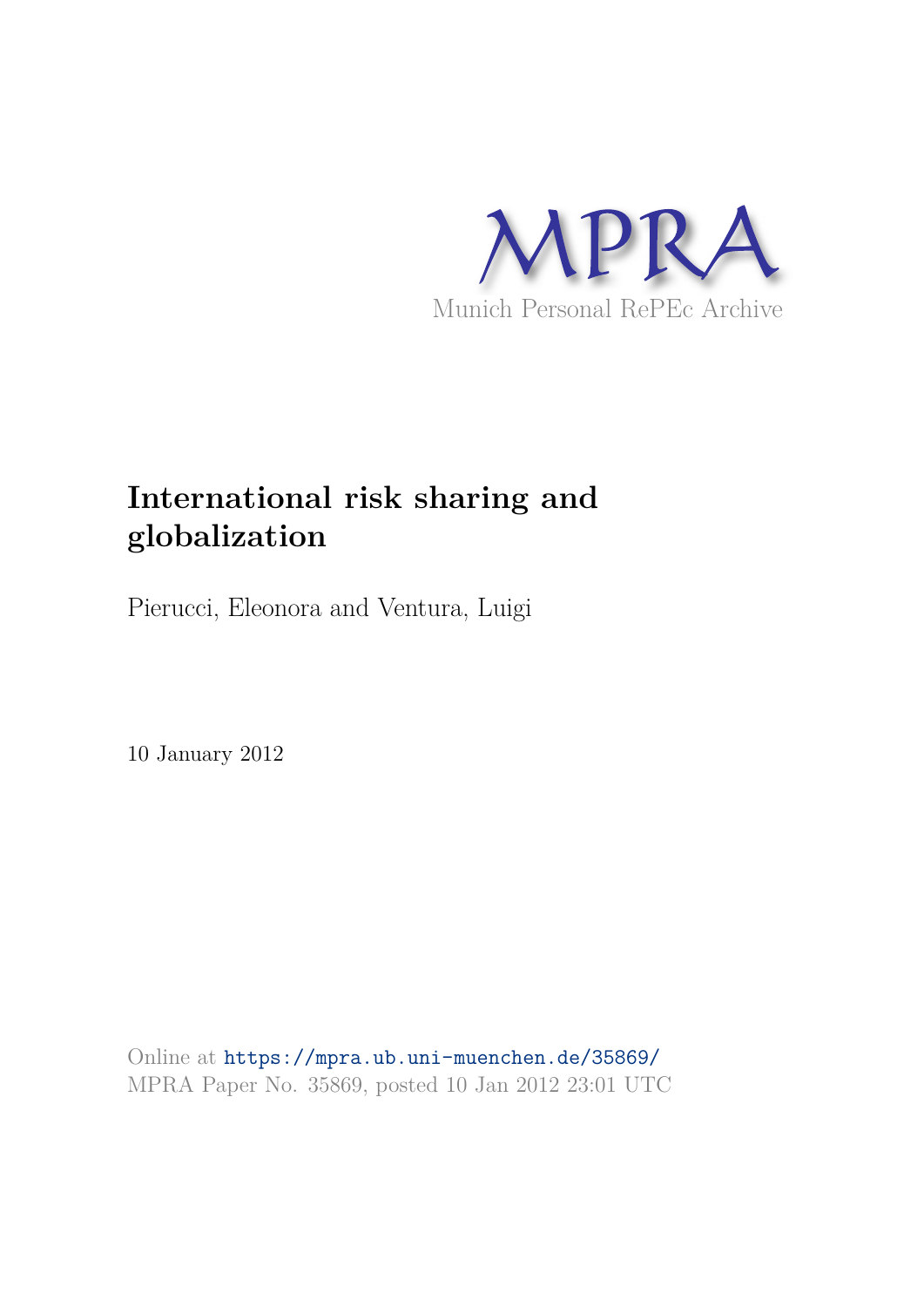## International Risk Sharing and Globalization

\*E. Pierucci, \*\*L. Ventura

\*University of Basilicata

\*\*Corresponding author. Sapienza University of Rome, luigi.ventura@uniroma1.it

January 10, 2012

#### Abstract

The main research question of this empirical work is whether or not globalization, in its various forms, has had an impact upon international risk sharing. The empirical literature so far has only investigated on one aspect of globalization: economic and financial integration. By decomposing globalization in its economic, political and social aspects, and using a standard framework of consumption insurance tests to gauge the extent of risk sharing among countries, we obtain some interesting results. One of the main findings is that economic and social integration help better cope with idiosyncratic risk, but also that without political integration this might result in an increasing exposure to systemic (uninsurable) risk.

Keywords: International risk sharing; globalization; social and political integration JEL codes: C33; D80; E2; F15

## 1 Introduction and literature

The globalization process is a controversial issue. The economic literature has been investigating (theoretically and empirically) into its consequences (in terms of risk sharing, composition of government expenditure, contagion effects etc.) on the global economy (and on the economy of groups of countries) reaching different results and conclusions. Recently, a growing number of contributions argue in favor of a negative impact of globalization. Dreher et al. (2008) find no effect of several measures of globalization on the composition of government expenditure. Koster (2008) claims that social security transfers have increased less in countries with a higher level of social openness and that the welfare state is not affected by political openness. Stiglitz (2010) tries to provide a general framework to analyze the optimal degree of financial integration, highlighting the undesirability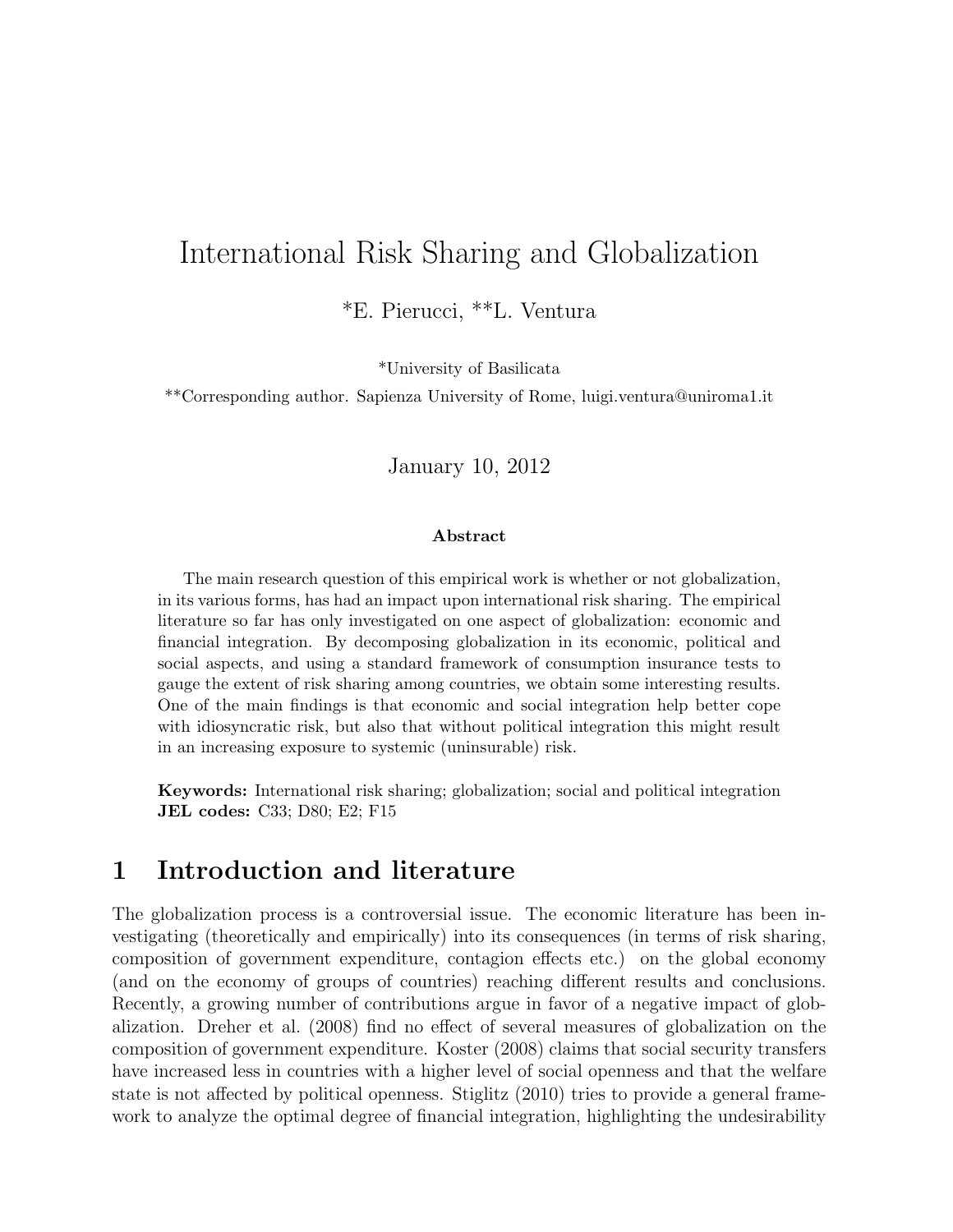of a complete integration among countries. Mendoza and Quadrini (2009) attempt to uncover the contribution of increased financial integration to the surge in debt in the US and its influence on the spillover of the crisis across countries. Kose et al. (2009) conclude that only industrial countries have benefitted from improvements in risk sharing in the recent period of globalization, arguing towards the existence of a threshold level of integration, beyond which countries start appreciating a positive impact of financial globalization on consumption insurance. In addition, they warn about the influence of other country specific characteristics which, despite the increased level of financial integration, may preclude the possibility of improvements in risk sharing. Prociclicality of net capital inflows is a further reason singled out by the empirical literature (Kaminsky et al. (2004)) as a cause of inability to attain the expected benefits of financial integration. The empirical and theoretical literature on risk sharing moved in two different directions. A first strand of the literature has been investigating the effects of the documented<sup>1</sup> increase in financial integration on international risk sharing; another, more recent strand is exploring (theoretically and empirically) the role of social networks among individuals (and households) on consumption insurance (e.g. Fafchamps and Lund  $(2003)$ ; De Weerdt  $(2004)$ ; Bramoullé and Kranton (2007); Ambrus et al. (2010); Fafchamps (2011); Bloch et al. (2008)). We will focus on the first strand, but before reviewing the most influential contributions might be helpful to stress two things. First, risk sharing itself can work as a measure of financial integration since measurements of the degree of risk sharing are given by comparison with the benchmark case of fully integrated markets. Recent contributions have documented, at a global level, that countries have accumulated cross border holdings and enlarged the size of their external portfolio over the last twenty years (Lane and Milesi-Ferretti (2007)). Moreover the European monetary unification, with the introduction of a common currency, has produced a unique case of study which is perfectly suitable to investigate the impact of financial integration. These two issues have probably channeled the scholars' interest predominantly towards that aspect of globalization which is financial integration. The literature we explore next tries to understand whether the degree of risk sharing actually tracks some of financial integration indices. About financial integration, the empirical literature is strongly divided. Part of it claims an increased degree of risk sharing starting from the early 1990s, arguing that this has been driven by improvements in market integration due to globalization (see Giannone and Reichlin (2006) and Sorensen et al. (2007)). On the same line Leibrecht and Scharler (2008) realize that countries whose foreign asset and liability position is below the average, experience a shorter mean lag of adjustment, meaning that consumption reacts more rapidly to income shocks, while countries that are characterized by above average foreign asset and liability positions have a much higher mean lag of adjustment. Conversely, other empirical contributions are unable to document improvements in risk sharing. Some calls for the existence of a threshold mechanism: improved financial integration does not guarantee per se a rise in the degree of risk sharing or the presence of risk pooling (for instance, Bai and Zhang (2004)). Others impute this failure of detecting an augmented degree of insurance to standard regression tests which exploit data at busi-

<sup>&</sup>lt;sup>1</sup>see Lane and Milesi-Ferretti  $(2007)$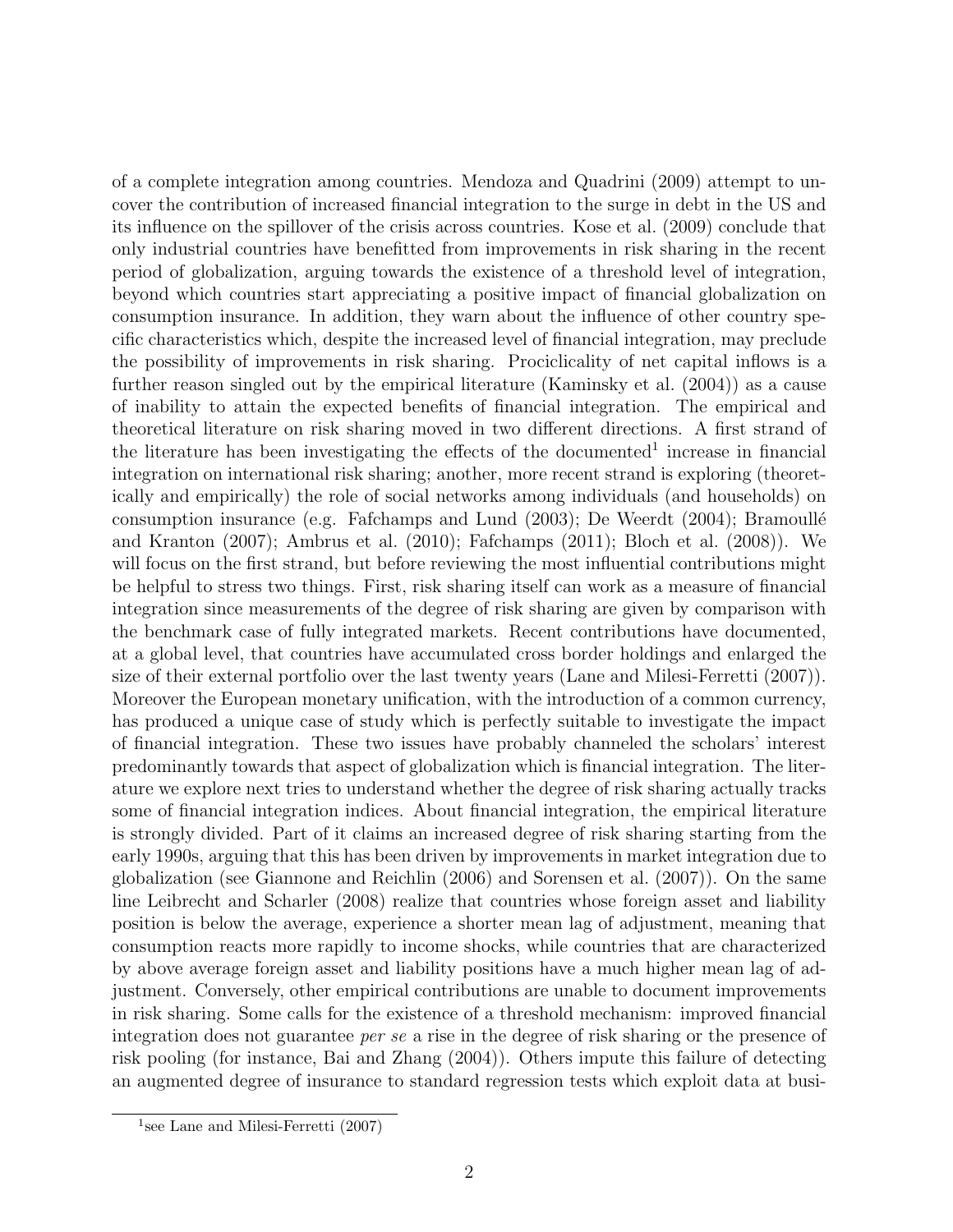ness cycle frequency, strengthening the link between consumption and output volatility (e.g. Artis and Hoffmann (2007)). Kose et al. (2003) suggest that risk sharing rises at an intermediate level of financial integration, while it falls at higher levels of integration. Kose et al. (2007) find very weak links between financial globalization and risk sharing, over the period 1960-2004, and for the two subsamples 1960-1986 (pre-globalization) and 1987-2004 (globalization). However, on the shorter globalization sample, only developed countries seem to have reaped some benefits from financial globalization in term of risk sharing, whereas the subset of emerging economies does not seem to have been affected, at least in a statistically significant way. On the other hand, Kose et al. (2003) find that "financial openness, as measured by gross capital flows as a ratio to GDP, is associated with an increase in the ratio of consumption volatility to income volatility, contrary to the notions of improved international risk-sharing opportunities through financial integration". Broner and Ventura (2011) claim that even though globalization may increase demand for insurance, we might observe a decline in the availability of insurance because globalization is also conducive to other underlying frictions, such as sovereign risk.

Our aim in this work is to assess the effects of various aspects of globalization on international risk sharing. The empirical literature, so far, has mainly focused on a single measure of globalization, i.e. financial and trade integration, leaving out of the investigation (virtually) all other aspects of integration. We will try to fill this gap in the literature and end up with the conjecture that financial integration, alone, might not be sufficient to produce positive effects on consumption smoothing. Social and political integration turn out to be also necessary. The next section reviews some interesting measures of globalization; section 3 describes the empirical strategy we use in our analysis, and relate it to the rest of the literature. Our estimation results are presented in section 4. Section 5 concludes, with final remarks.

## 2 A composite index of globalization

Globalization is a multi faceted phenomenon. That is why it may be inappropriate to reduce it only to its financial dimension. Moreover, as it should be clear from the previous section, virtually all contributions dealing with risk sharing and globalization have done so by focussing on the financial, economic and trade aspects. The main research question of this work is therefore whether or not other dimensions of globalization have exerted any role in shaping the risk sharing opportunities enjoyed by countries, and in particular its political and cultural sides. To explore this issue we need a more comprehensive dataset, covering all these aspects, in addition to the standard ones. A.T.Kearney (2007) , Dreher (2006) and Dreher et al. (2008) provide such datasets. In its earlier releases, the former was possibly the first dataset to include several dimensions (fourteen variables measuring economic integration, technological connectivity and political engagement, for a large set of countries). However, the scores obtained on the basis of those variables are only available for a few, and rather recent, years. The latter, on the other hand, combines 23 variables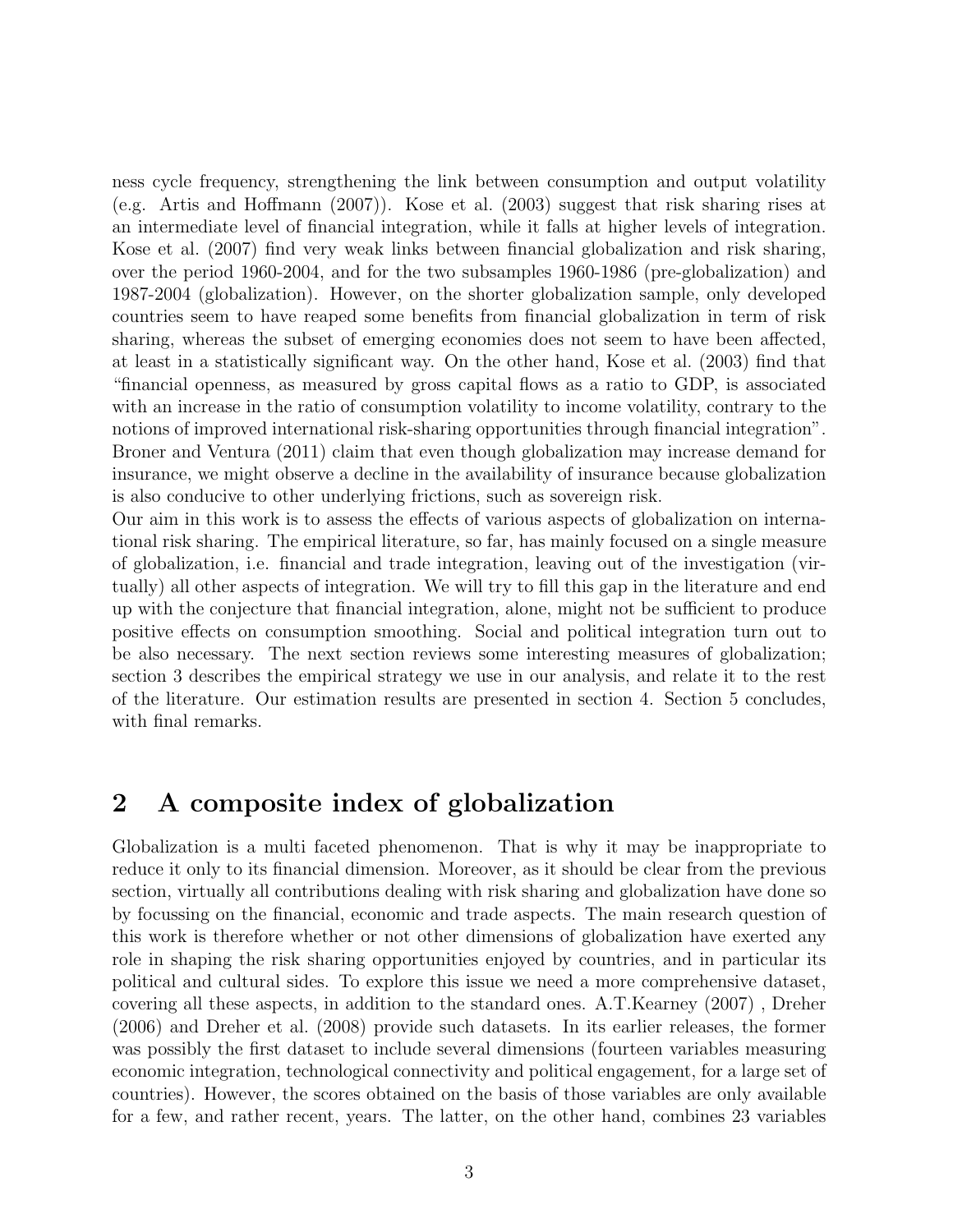related to economic, social and political integration, to generate three sub indices, which are in turn aggregated in an overall index, for a very large number of countries (208) and a time horizon of several years (1970-2007 for the countries with the largest availability of data). The three sub-indices concern, respectively, the economic, political and social sides of globalization. Economic integration is measured both by actual flows (trade, foreign direct investments, portfolio investments, income payments to foreign nationals and capital employed) and by restrictions on trade and capital, measured by hidden import barriers, mean tariff rates, taxes on international trade and capital controls. Political globalization is proxied by such variables as the number of embassies in a country, the number of international organizations and the number of UN peace missions participated by the country. Social globalization, the hardest to pin down, is proxied by data on personal contacts (international tourism, internet users, number of radios, telephone calls and telephone costs, foreign population), data on information flows (telephone mainlines, internet hosts, internet users, cable television users, daily newspapers and radios), and data on cultural proximity (the number of McDonald's restaurants per capita, the number of Ikea outlets per capita, and trade in books, as a percentage of GDP). The rationale for combining these 23 variables into three indices is given by their being largely collinear, which makes it virtually impossible to use all of them in isolation for regression purposes. That the three dimensions of globalization tell a (sometimes very) different story is shown by table 1, featuring the Spearman rank correlation index among the rankings obtained with respect to economic, social, political and overall globalization, for those countries possessing data on all those dimensions in 2000, and the coefficients of correlation between the time series of economic, social and political globalization, for all countries with available data, in levels and in delta logs. A quick inspection of table 1 reveals that average correlations among the three indices are not particularly large (with mean values of about 0.73, 0.61 and 0.63 respectively), and become extremely small when we look at their yearly rates of growth (with mean values of about 0.04, -0.004 and 0.06). On the other hand, the Spearman correlations among the rankings obtained by the various forms of globalization is always smaller than 0.79. These results seem to suggest that the three indices, and even more the corresponding sub indices, convey different pieces of information, which could be lost if one only looked at one dimension of globalization, or only at their overall summary index.

# 3 Globalization and risk sharing: the empirical strategy

Under the hypothesis of complete markets economic theory predicts full insurance (perfect consumption smoothing across time and states of nature).<sup>2</sup> Consider two endowment economies: a domestic and a foreign country with one homogeneous tradable good, two periods and two states of nature. Representative agents are identical and can access a

<sup>2</sup>See Obstfeld and Rogoff (1996) for a complete description of the model.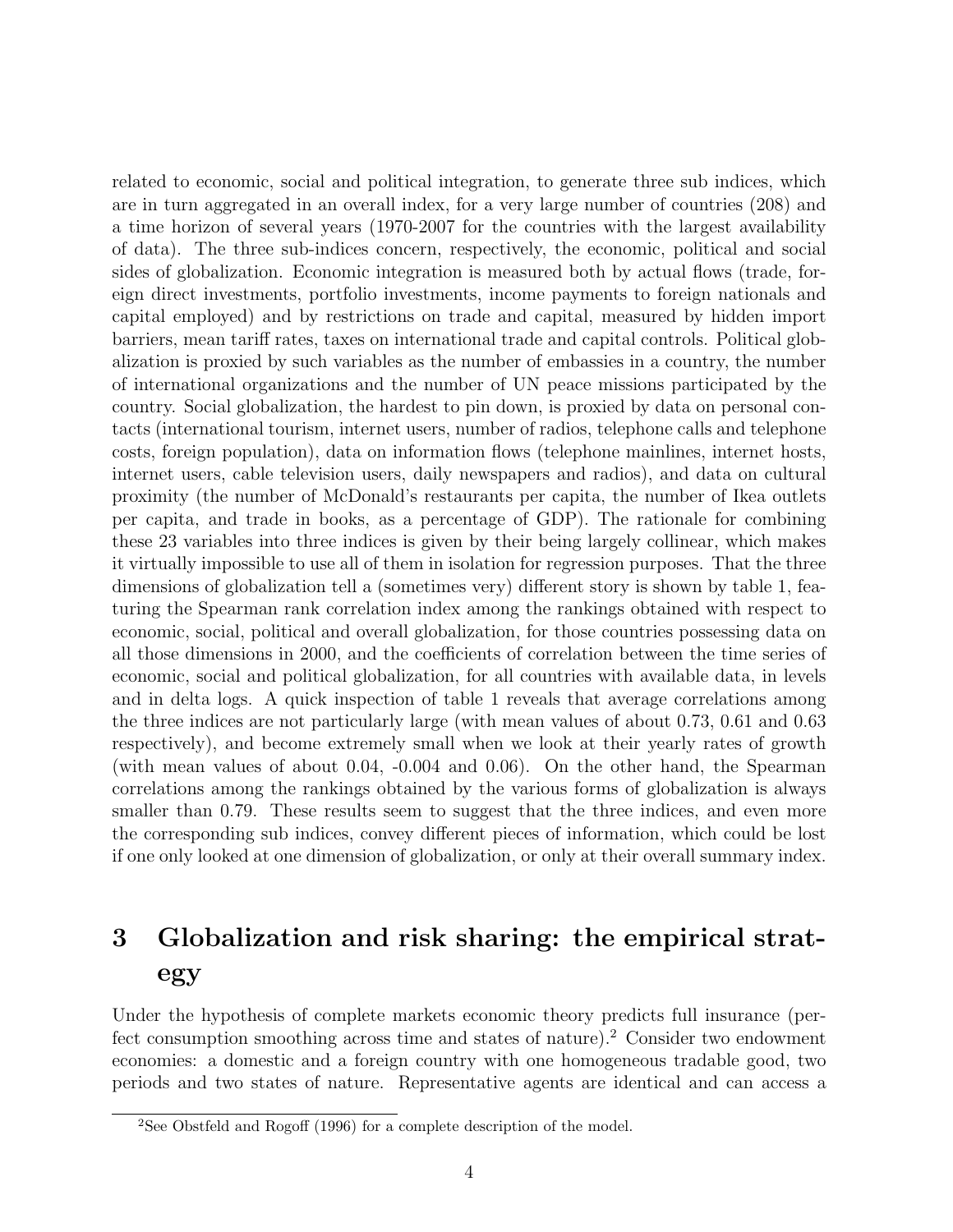complete set of Arrow-Debreu securities. Agents are risk averse and with Constant Relative Risk Aversion (CRRA) preferences. The solution of this simple model allows all individuals in home and foreign countries to equate their marginal rates of substitution between current consumption and state contingent future consumption to the same state contingent security prices. If marginal utility growth is equalized across countries, the correlation between domestic and foreign per capita consumption growth is perfect (or high) even though countries' discount factors might be different. Consumption is then internationally diversified in the sense that the only type of risk reflected by consumption is due to aggregate uncertainty in world output (systemic risk). This means that, in this framework, domestic consumption growth should not be affected by idiosyncratic risk. An empirical counterpart of this strong theoretical prediction is given by a test regression of the following type  $3$ , first proposed by Cochrane (1991) and Mace (1991);

$$
\Delta \log c_{it} = \alpha + \beta I S_{it} + \gamma \Delta \log(C_{at}) + \epsilon_{it} \tag{1}
$$

where  $IS_{it}$  an idiosyncratic shock variable (usually proxied by domestic output growth from which the world output growth is subtracted in order to account for common shocks to income);  $\Delta \log c_{it}$  is the rate of growth of domestic consumption for country i at time t and  $\Delta \log C_{at}$  is the rate of growth of aggregate consumption. Under the null of perfect (idiosyncratic) risk sharing  $\beta$  should equal zero, while  $\gamma$  should be high or equal to 1, under the assumption of identical risk aversion coefficients among agents. Crucini (1999) and Crucini and Hess (1999) stress stringent assumptions underlying the model and its predictions. In particular, they highlight that those theoretical predictions rely on the possibility of contract enforcement at zero cost and emphasize that individuals pool risk to the extent of equating benefits and costs. This idea is formalized using a permanent income model for varying degrees of income pooling. Permanent income is defined as a weighted average of individual permanent income and per capita permanent income of others engaged in risk sharing. These weights are given by the fraction of income stream that individuals pool to share risk. Crucini's methodology nests Mace's test specification with small changes.

$$
\Delta \log c_{it} = \lambda_i \Delta \log(C_{at}) + (1 - \lambda_i) \Delta \log(y_{it}) + \epsilon_{it}
$$
\n(2)

For  $\lambda = 1$  risk is perfectly shared and consumption changes  $(\Delta \log(c_{it}))$  co-move perfectly with aggregate consumption changes  $(\Delta \log(C_{at}))$ . If  $\lambda = 0$  agents do not share risk and consumption changes are perfectly correlated to revisions in permanent income  $\Delta \log(y_{it})^4$ assuming innovations to log permanent income proxied by changes in income (Crucini and Hess (1999)). For  $0 < \lambda > 1$  risk sharing is not complete and this incompleteness is determined by the fraction of income stream that agents devote to risk sharing pool.

<sup>3</sup>An alternative empirical approach studies consumption and output correlations in order to prove the economic prediction of the model in an international business cycle framework (among others: Devereux et al. (1992); Tesar (1993); Obstfeld (1994); Stockman and Tesar (1995)).

<sup>&</sup>lt;sup>4</sup>This is a  $\lambda$  weighted average of changes in individual permanent income and changes in permanent income of the group of individuals sharing risk.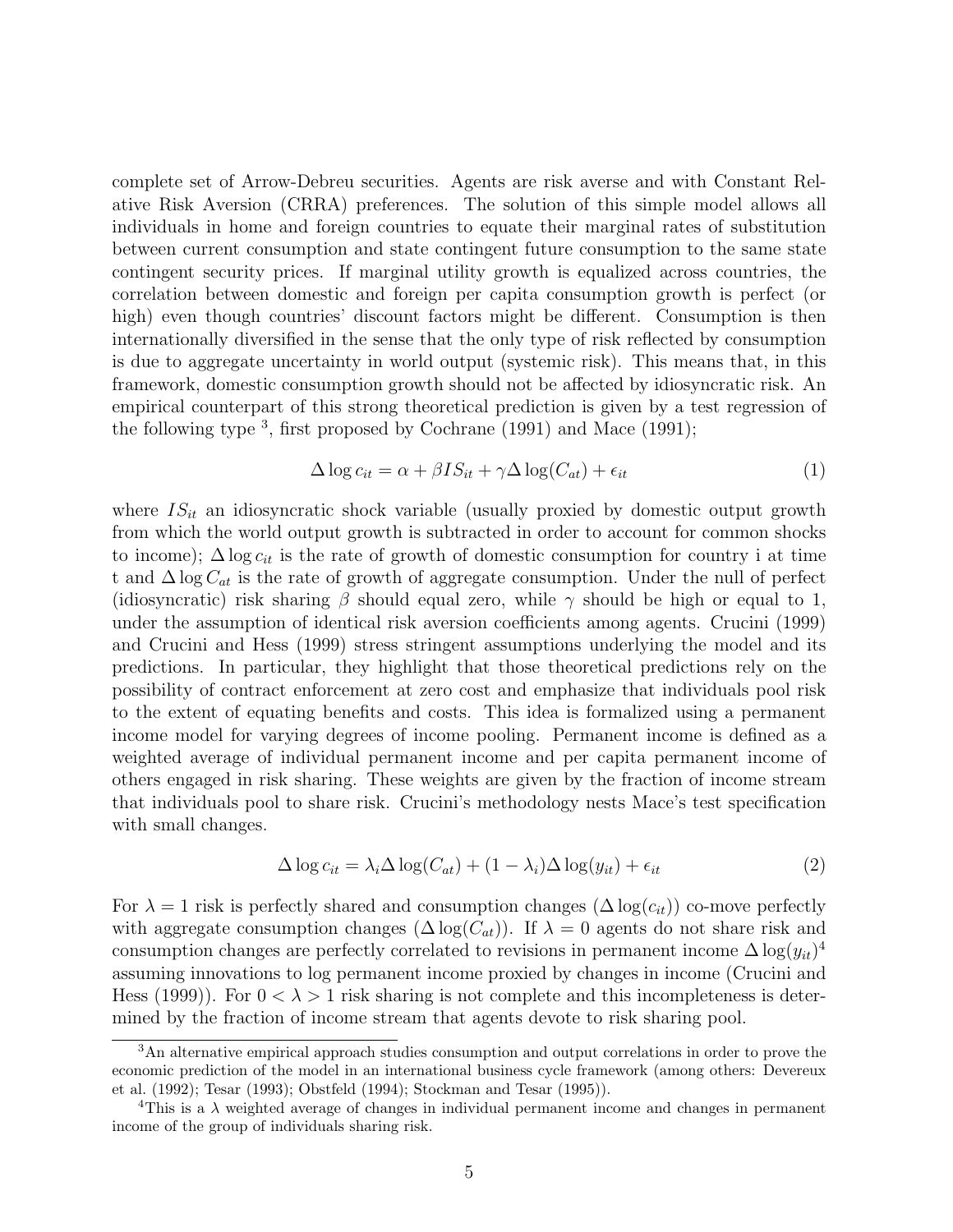The hypothesis of complete risk sharing has been extensively tested empirically at household level and with panels of countries. The empirical literature, with the exception of very few contributions (e.g. Mace (1991) and Lewis (1997)), has pervasively documented rejections of the null hypothesis of complete risk sharing. However, intra-nationally agents seem to be able to better cope with idiosyncratic risk than inter-nationally: this evidence is mainly due to the presence of income smoothing through the fiscal channel which is almost absent with international data <sup>5</sup> (e.g. Asdrubali et al. (1996); Sorensen and Yosha (1998); Crucini (1999)). For example, Sorensen and Yosha (2000) prove that geography can affect the ability to share risk. They estimate income and consumption smoothing within and between regions in the US and show that more overall risk sharing occurs within than between regions: risk sharing through saving seems to be more a local phenomenon. From these contributions come out how geographical, cultural and political proximity as well as personal contacts and information flows boost agents to insure against shocks to income. Besides that, financial integration facilitates diversification of risk through the access to a wider range of insurance possibilities.

The most common specification of macroeconomic risk sharing regression tests is due to Asdrubali et al. (1996) and Sorensen and Yosha (1998) (respectively ASY and SY hereafter) who use the following regressions:

$$
\Delta \log(c_{it}) - \Delta \log(C_{at}) = const + \beta(\Delta \log(y_{it}) - \Delta \log(y_{at})) + \epsilon_{it}
$$
\n(3)

where  $\Delta \log(y_{it})$  is country i GDP growth rate and  $\Delta \log(y_{at})$  is the average GDP growth rate of the reference area (which captures common shocks to income). Here,  $\beta$  is the unsmoothed part of risk, since it represents co-movements with idiosyncratic income and argue that  $(1-\beta)$  can be interpreted as the degree of insurance achieved by internal and external channels. In fact, theory predicts that the higher the degree of international risk sharing, the smaller the co-movements between relative consumption and relative income. Melitz and Zumer (1999) (MZ in the sequel) revise ASY's approach by adding some structure to  $\beta$ so that  $\beta = \beta_0 + \beta_1 z_i$  where  $z_i$  is an interaction variable affecting the degree of international risk sharing that a country obtains and which, according to ASY's interpretation, is equal to  $1-\beta_0-\beta_1z_i$ . Kose et al. (2007) and Kose et al. (2011) interact idiosyncratic income with a measure of financial openness with the aim of understanding and measuring the impact of financial globalization on international risk sharing, and estimate the following equation:

$$
\Delta \log(c_{it}) - \Delta \log(C_{at}) = const + \beta_0 (\Delta \log(y_{it}) - \Delta \log(y_{at})) + + \beta_1 FO_i (\Delta \log(y_{it}) - \Delta \log(y_{at})) + \epsilon_{it} \quad (4)
$$

where the degree of risk sharing achieved by country i is equal to  $1 - \beta_0 - \beta_1$ . A negative interaction term  $(\beta_1)$  implies that financial openness has a positive impact on international risk sharing or, equivalently, a negative one on co-movements between state specific risk and domestic relative consumption. Sorensen et al. (2007) modify the empirical methodology

<sup>5</sup>This point has been first outlined in a early work due to Sachs and Sala-i Martin (1992).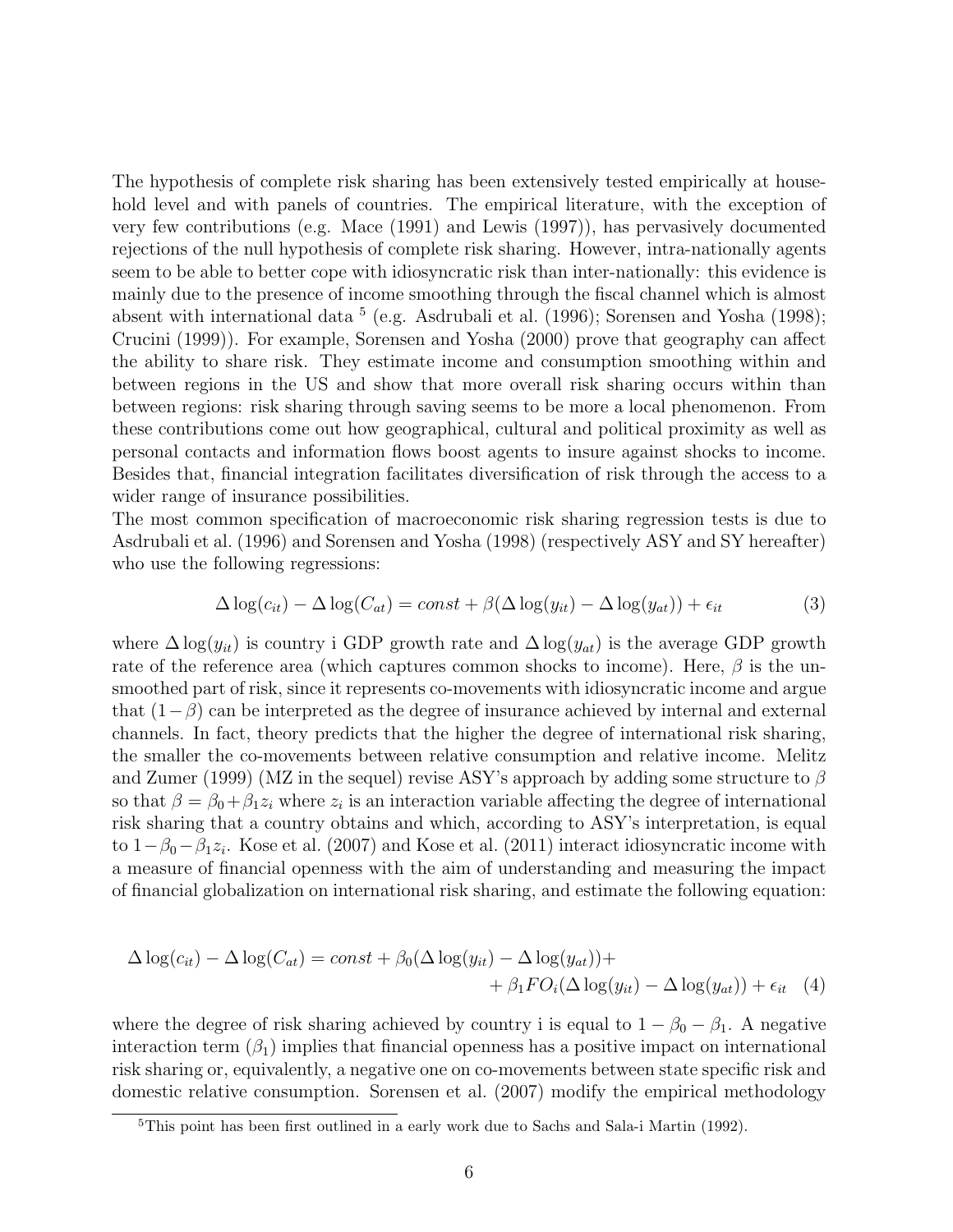introduced by MZ allowing  $\beta$  to change over time (running year by year cross sectional regressions) and introducing a time trend in order to control for downward trends in the interaction variable (namely, home bias and financial integration measures), which might capture changes in the trend of risk sharing imputable to other developments in financial markets. In this framework,  $\beta$  in equation 3 is then modelled as

$$
\beta = \beta_0 + \beta_1 (t - \bar{t}) + \beta_2 (EHB_{it} - \overline{EHB_{t}}). \tag{5}
$$

t is the median value of the trend variable,  $EHB_{it}$  is a measure of equity home bias and  $EHB_t$  represents its mean. Our empirical strategy is mainly based on these contributions (Asdrubali et al. (1996); Sorensen and Yosha (1998); Melitz and Zumer (1999); Crucini (1999); Crucini and Hess (1999); Kose et al. (2007); Kose et al. (2011); Sorensen et al. (2007)) but we depart from them in several ways. First, we do not constrain  $\gamma$  in equation (1) to be equal to 1, privileging a test specification similar to that used in the pioneering contribution by Mace  $(1991)$  (equation 1), and an interpretation of the estimated results à la Crucini (1999), and Crucini and Hess (1999). Secondly, we interact globalization indices with both idiosyncratic income and aggregate consumption growth as a way to quantify the extent of the impact of globalization on the ability of countries to deal with both idiosyncratic and aggregate risk. Third and foremost, we do not focus almost exclusively on financial integration as a source of larger insurance opportunities, but explore the role of economic integration<sup>6</sup> as well as several other aspects of social and political integration. Our estimated test equation is the following:

$$
\Delta \log(c_t^i) = \alpha + \beta_0 (\Delta \log(y_{it}) - \Delta \log(y_{at})) + \beta_1 (GI_{it} - \overline{GI_t})(\Delta \log(y_{it}) - \Delta \log(y_{at})) + + \gamma_0 (\Delta \log(C_{at})) + \gamma_1 (GI_{it} - \overline{GI_t})(\Delta \log(C_{at})) + \epsilon_t^i
$$
(6)

with

$$
\beta = \beta_0 + \beta_1 (GI_{it} - \overline{GI_t}) \tag{7}
$$

$$
\gamma = \gamma_0 + \gamma_1 (GI_{it} - \overline{GI_t}) \tag{8}
$$

where  $GI_{it}$  is a globalization index which might be an overall index or several indices (and sub-indices) for economic, social and political globalization (see section 2).  $\beta_1$  and  $\gamma_1$  are expected to be negative and represent the impact of these aspects of globalization on co-movements between domestic consumption growth and idiosyncratic and systemic risk. Our panel analysis allows for heteroskedasticity by using Generalized Least Square (GLS), and individual dummies are included. We do not include in equation (6) controls `a la Levine and Renelt (1992), usually included in cross-country growth regressions, as we do not search for linkages between average growth rates in consumption and other factors (for instance, social and institutional factors).

<sup>6</sup>For example, the elimination of barriers to trade and financial flows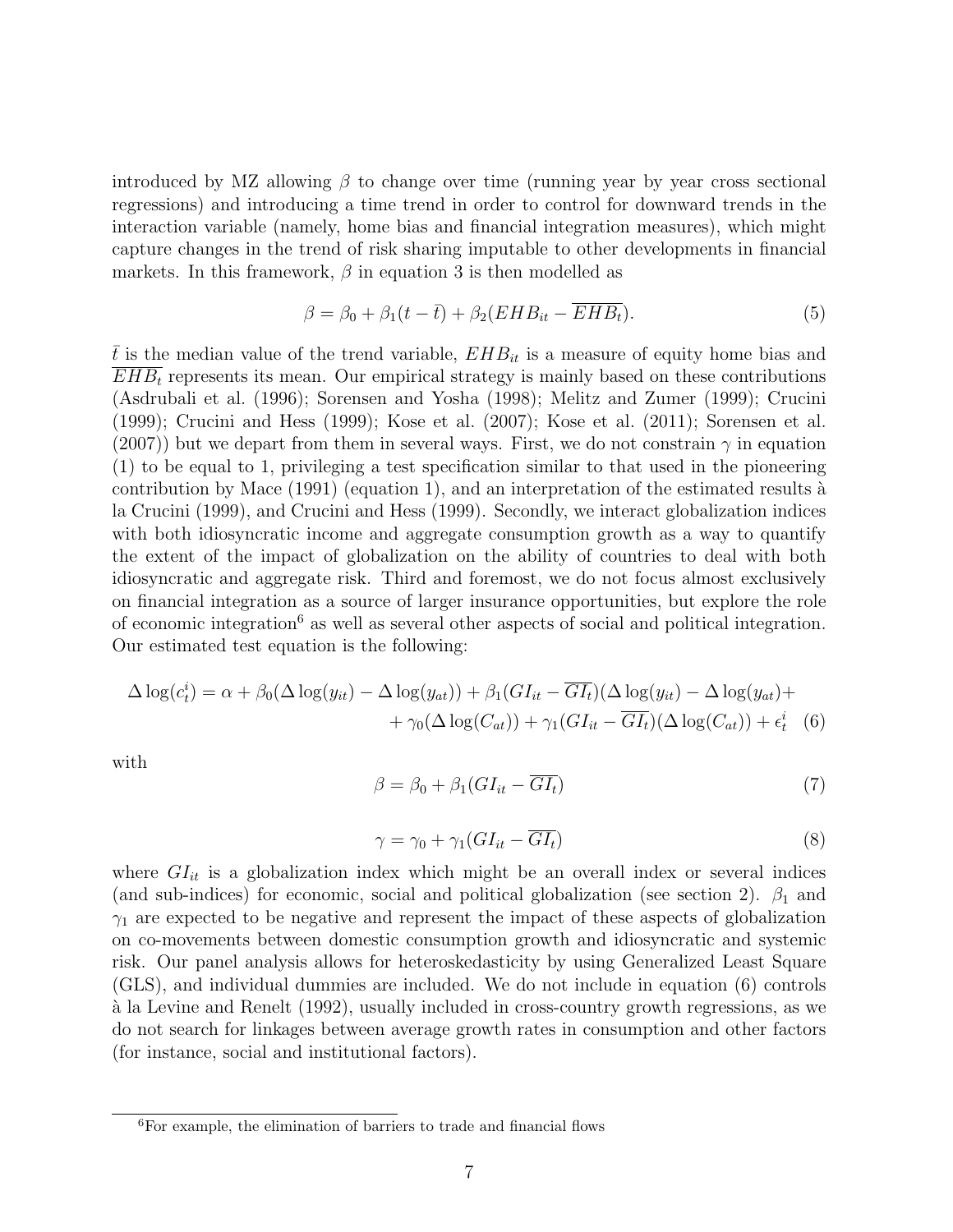### 4 Estimation results

Table 2 and 3 report some descriptive statistics for the globalization indices; as expected, EMU and OECD countries show a remarkable higher level of globalization than other groups of countries (e.g., LAC, SAS and SSA). Table 4 and 5 contain estimation results for two sets of countries: OECD and non-OECD<sup>7</sup>. Mean values for economic, social and political integration (indices a, b and c) have been computed for the two groups (table (3)). Equation (1) has been estimated for any possible combination of indices. More precisely, we estimated equation (1) splitting (for instance) OECD countries in subgroups with respect to their level of integration. Column (1) and (2) in table 4 report consumption insurance test for countries with a level of integration (economic, social and political) respectively above (column 1) and below (column 2) the average level of integration achieved by OECD countries, whereas column (3) displays test results for a panel of countries, among OECD members, above the average in terms of economic integration, but below the average in terms of social and political integration. This has been done to gauge differences in risk sharing across countries with levels of integration below or above the average. Were these differences remarkable, we might conjecture the presence of a threshold level of integration which, once exceeded, brings about a tangible increase in the degree of risk sharing. One of the most interesting results of our analysis is revealed by columns (3) and (9) in table 4. Subgroups of countries (within OECD and non-OECD sets of countries) above the average in terms of economic and cultural integration, but below the average in terms of political integration, feature the lowest value of the estimated coefficient on idiosyncratic GDP, denoting a particularly high level of insurance. However, the coefficient attached to the rate of growth of aggregate consumption is well above unity  $(1.28)$  for OECD countries, while reaching a stunning value of 2.32 for non-OECD countries. Let us stress the fact that a very small value of  $\beta$  goes with an unusually large value of  $\gamma$ , which can be interpreted as an over-reaction of domestic to aggregate consumption growth. In other words, countries characterized by levels of economic and social integration above the group's mean, and by a level of political integration below the average, seem to be more able to cope with idiosyncratic risk (displaying a rather small estimated coefficient on relative income growth), but to be (much) more exposed to aggregate (systemic) risk, uninsurable by definition. For this group of countries an aggregate negative shock is more expensive in terms of contraction of domestic consumption growth. Analyzing the "symmetric" case, where economic integration is below the average while social and political integration are above the average (for OECD countries column  $(4)$  in table 4), we observe a value of 0.65 for the estimated coefficient attached to idiosyncratic GDP, and a coefficient on aggregate consumption approaching unity (0.92). It is worth comparing this result with column (1) where, on top of social and political integration, economic integration is above the average. We can see that a larger than average level of economic integration (once political and social integration are also above their cross country mean values) seems to play no or little role in reducing

<sup>7</sup>See the appendix for a complete list of countries. Data on income and consumption are from World Bank and are expressed in real terms and per capita values.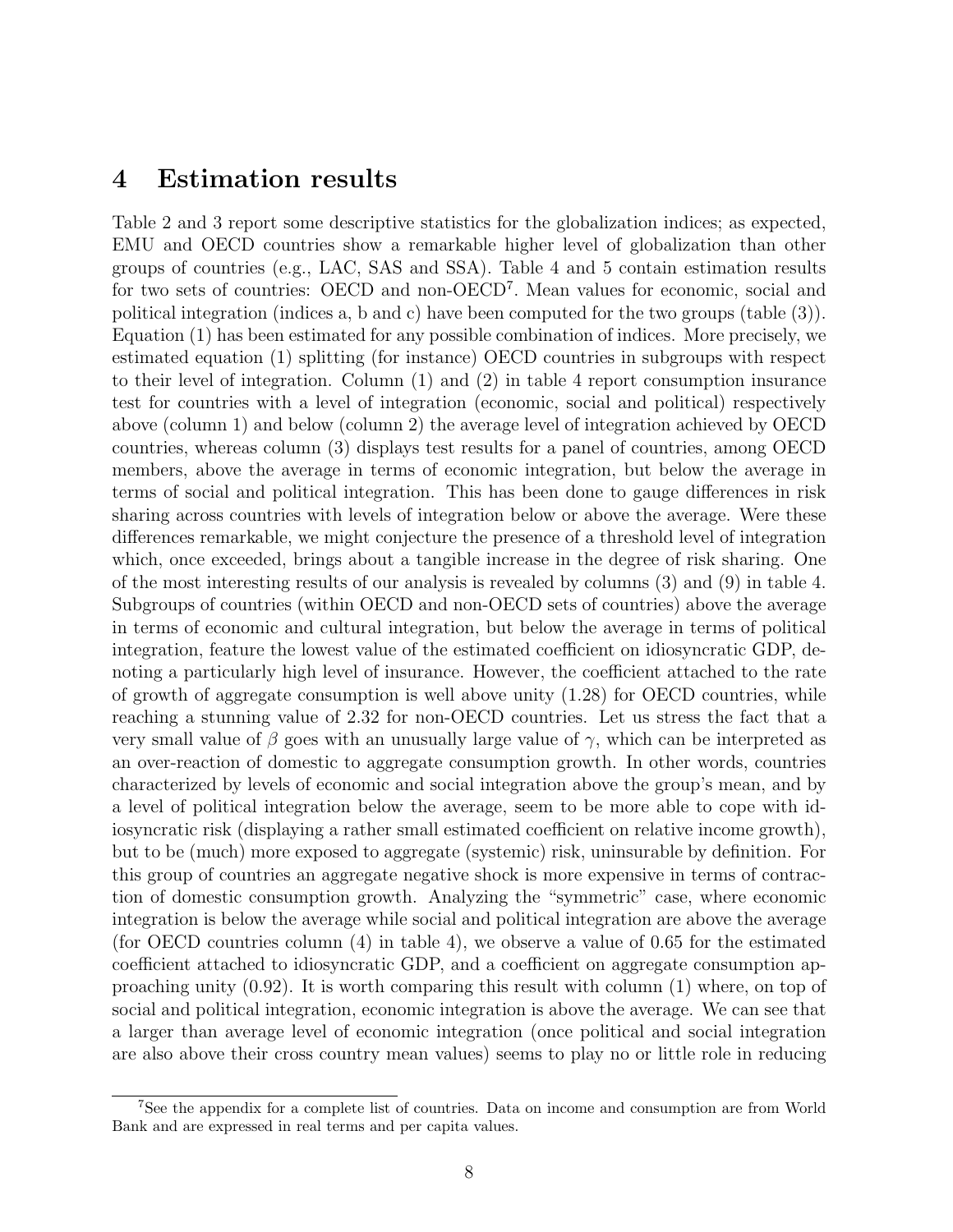the sensitivity of relative domestic consumption growth to relative income growth. On the contrary, it produces a large reaction of consumption changes to aggregate risk ( $\gamma$  exceeds unity).

Table 5 presents the results of a similar exercise as in table 4, but using rates of growth of globalization indices, which might be taken to proxy the speed of convergence to full integration. In the light of previous results, it is not surprising to detect that the best results (in terms of domestic consumption changes to idiosyncratic risk and in terms of response of domestic to aggregate consumption growth) are achieved by those groups of countries (column (6) and (12)) characterized by above the average rates of growth in political integration, and by rates of growth of social and economic integration below the average. Summing up, results in table 4 and 5 are highly suggestive of the importance of political integration. Economic integration (in particular financial markets integration) can widen viable insurance opportunities; nevertheless the elimination of barriers to trade and financial flows, if it is not accompanied by an equally important process of political integration, (for instance in the form of numbers of diplomatic relations which may promote agreements on international contract enforcement), might have a destabilizing effect on countries' economies, which can better diversify idiosyncratic risk, but become more "fragile" with respect to systemic risk and more exposed to contagion effects.

Table 6 displays estimation results for equation (6) for the whole set of countries and for several groups economically and/or geographically related. Along with the whole time sample we considered two subsamples (1970-1989 and 1990-2007) in order to identify possible changes in the effects of the integration process on risk sharing for pre and post globalization periods. In table 6 the interaction term is given by an overall index of integration which encompasses all aspects of integration. In six (seven for subsamples 1970-1989 and 1990-2007) out of ten cases, the interaction term produces a positive effect (i.e., have a negative sign) on risk sharing, reducing reactions of the rate of growth of domestic consumption to idiosyncratic shocks. A similar impact is exerted on aggregate consumption growth: globalization reduces co-movements between domestic and aggregate consumption growth. Table 7, 8, and 9 display results including three interaction variables: economic, social and political integration, while in table 10, 11 and 12 interaction terms are given by subcomponents of integration indices in order to understand which measure of integration (within the three main indices) determines improvements in consumption smoothing.

On the whole sample (between 1970 and 2007) we detect the prominent role of economic integration in buffering the effect of idiosyncratic risk on consumption. Political integration plays the same role on aggregate consumption. Once again, we are led to formulate the intuitively appealing conjecture that economic integration helps buffering domestic consumption growth against idiosyncratic shocks while political integration helps in reducing reactions of domestic consumption growth with respect to aggregate shocks.

At a closer look at table 10, where sub-indices are considered, we observe for OECD, EMU and LAC countries that the positive effect of economic integration (previously revealed in table 7) is mainly due to actual flows (ai), while quite surprisingly information flows (bii) significantly exacerbate responses of domestic consumption growth to relative income.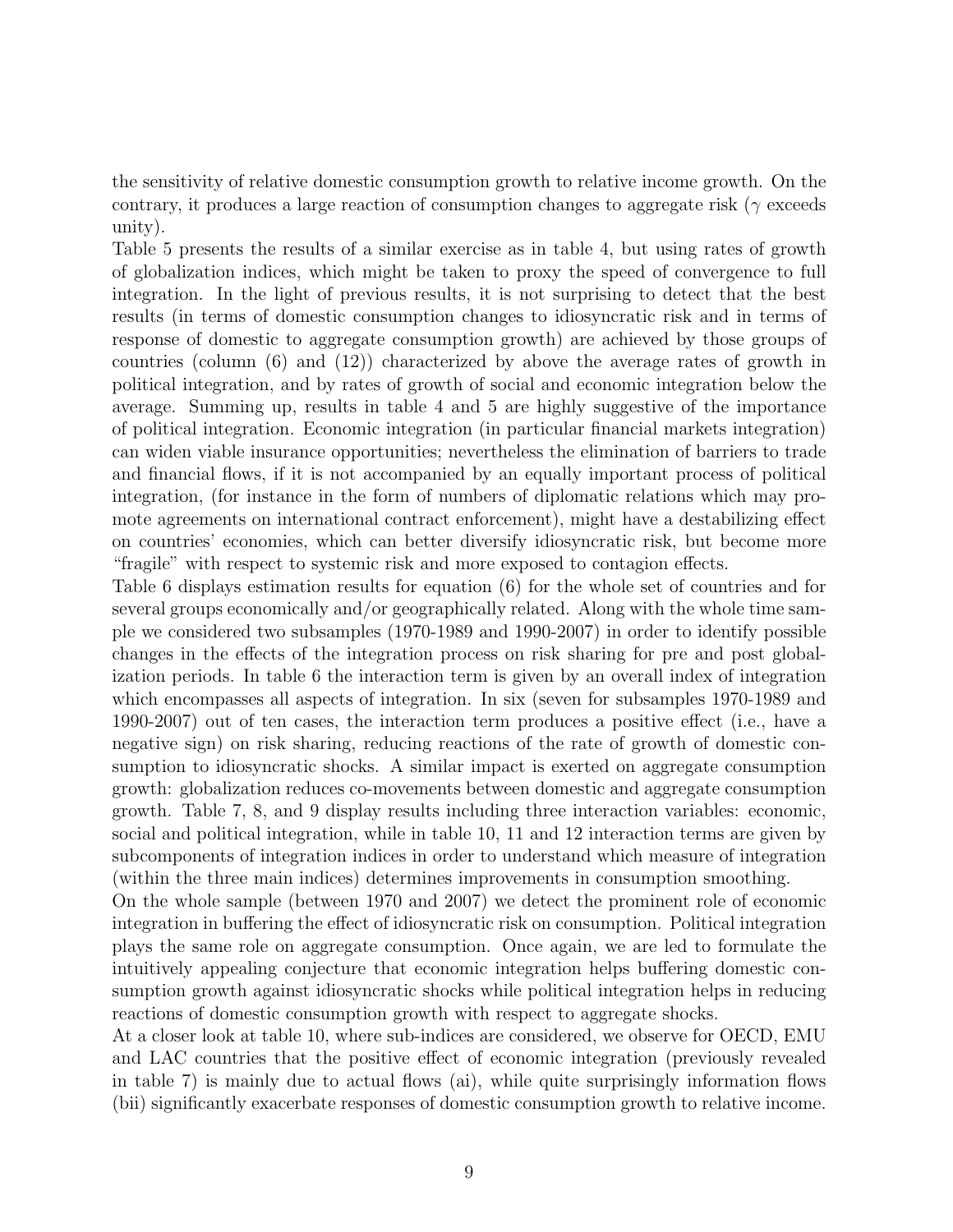## 5 Concluding remarks

The effects of globalization on international risk sharing are far from clear. There is mixed evidence in the empirical literature as to whether we should expect an increase in risk sharing and in consumption insurance due to the recent surge in financial integration. This might be partly due, in our opinion, to the fact that only the economic dimensions of globalization have been taken into account. Social, cultural and political aspects of globalization should also be considered, to get a clearer and more realistic picture. Just to give an example of the way political globalization might have an influence in shaping international risk sharing opportunities, it suffices to recall that sovereign wealth funds (SWF), government managed investment funds, have gained a tremendous momentum in the last few years, and are expected to continue growing. According to some recent estimates by IMF (2008a) and IMF (2008b), SWF's are currently controlling some 2 to 3 trillion USD in asset value worldwide, and are expecting to reach 10 trillion USD in the next few years, which exceeds the market capitalization of even large European economies. Although many such funds strive to convey the impression that their investments are led solely by financial and economic considerations, we cannot reject the hypothesis that some of the investments are also led by political considerations (political proximity, strategic trades, etc.). That political globalization does have a role in determining countries exposure to aggregate and idiosyncratic risks is the main empirical result of our work, as we showed that both economic and political integration is necessary in order to maximize full insurance opportunities. This is an interesting result, but more empirical research is needed to get an insight as to the actual, non economic, channels of risk sharing.

## 6 Appendix. List of countries

#### Eastern Asia and Pacific (EAP)

Cambodia (KHM), China (CHN), Fiji (FJI), Indonesia (IDN), Kiribati (KIR), Korea (KOR), Laos (LAO), Malaysia (MYS), Mongolia (MNG), Papua New Guinea (PNG), Philippines (PHL), Samoa (WSM), Salomon (SLB), Thailand (THA), Tonga (TON), Vanuatu (VUT), Vietnam (VNM).

#### Eastern and Continental Asia (ECA)

Albania (ALB), Armenia (ARM), Azerbaijan (AZE), Byelorussia (BLR), Bosnia Herzegovina (BIH), Bulgaria (BGR), Georgia (GEO), Kazakhstan (KAZ), Kirghizstan (KGZ), Leetonia (LVA), Lithuania (LTU), Macedonia (MKD), Moldavia (MDA), Montenegro (MNE), Poland (POL), (ROM), Russia (RUS), Tajikistan (TJK), Turkey (TUR), Turkmenistan (TKM), Ukraine (UKR), Uzbekistan (UZB).

#### European Monetary Union (EMU)

Austria (AUT), Belgium (BEL) Germany (DEU), Spain (ESP), Finland (FIN), France (FRA), Greece (GRC), Ireland (IRL), Italy (ITA), Netherlands (NLD), Portugal (PRT). Latin American and Caribbean (LAC)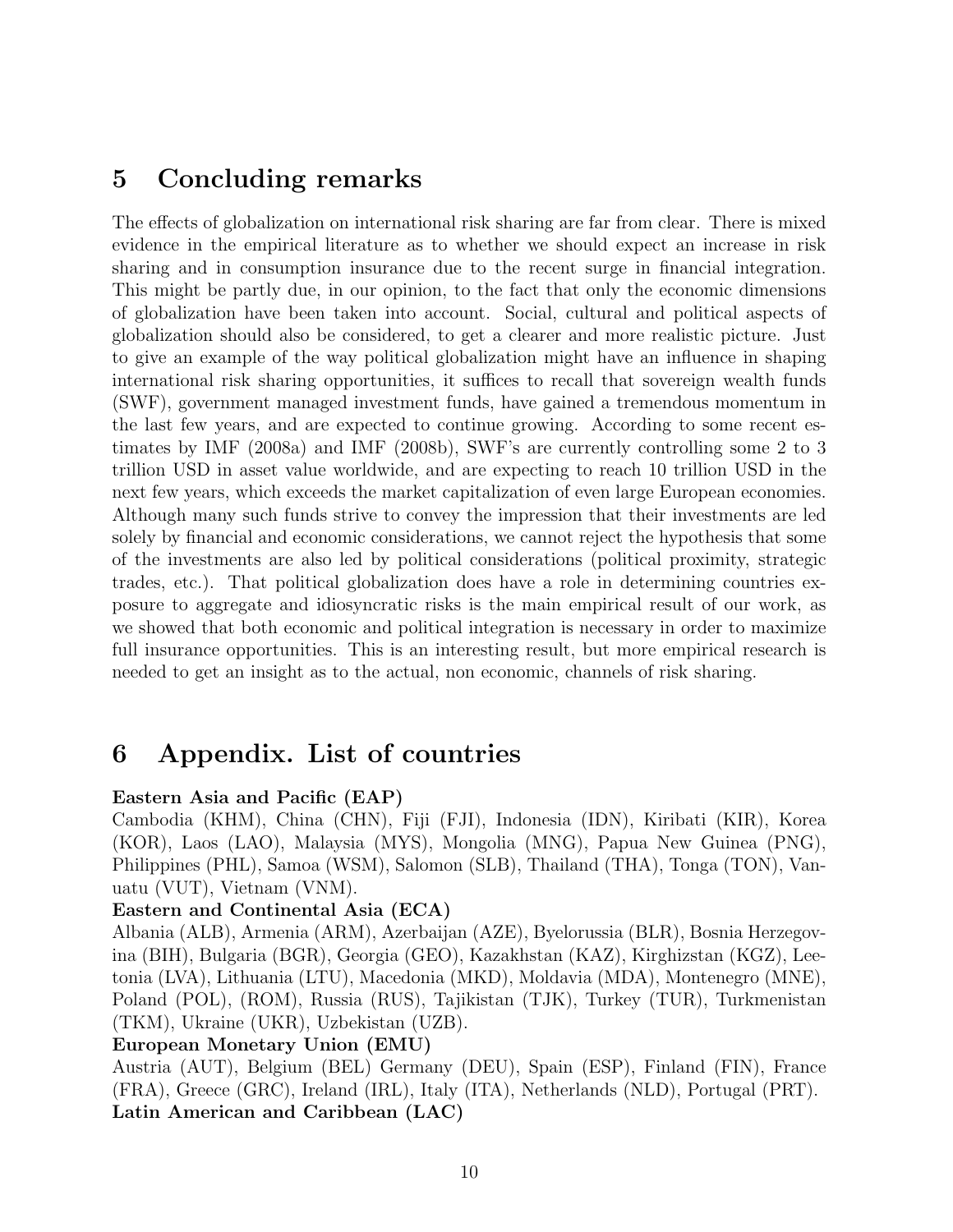Argentina (ARG), Antigua and Barbuda (ATG), Bahamas (BHS), Belize (BLZ), Bolivia (BOL), Brazil (BRA), Barbados (BRB), Chile (CHL), Colombia (COL), Costa Rica (CRI), Cuba (CUB), Dominica (DMA), Dominican Republic (DOM), Ecuador (ECU), El Salvador (SLV), Grenada (GRD), Guatemala (GTM), Guyana (GUY), Haiti (HTI), Honduras (HND), Jamaica (JAM), Mexico (MEX), Nicaragua (NIC), Panama (PAN), Porto Rico (PRI), Paraguay (PRY) Peru (PER), Saint Christopher and Nevis (KNA), Santa Lucia (LCA), San Vincent and Grenadine (VCT), Suriname (SUR), Trinidad and Tobago (TTO), Uruguay (URY), Venezuela (VEN).

#### Middle East and North Africa (MNA)

Algeria (DZA), Djibouti (DJI), Egypt (EGY), Kuwait (KWT), Iran (IRN), Jordan (JOR), Lebanon (LBN), Libya (LBY), Morocco (MAR), Oman (OMN), Qatar (QAT), Saudi Arabia (SAU), Singapore (SGP), Syria (SYR), Tunisia (TUN), Turkey (TUR), United Emirates (ARE).

#### New European Countries (NEC)

Estonia (EST), Czech Republic (CZE), Croatia (HRV), Leetonia (LVA), Moldavia (MDA), Macedonia (MKD), Montenegro (MNE), Poland (POL), Russia (RUS), Serbia (SRB), Slovakia (SVK), Slovenia (SVN), Ukraine (UKR).

#### OECD countries (OECD)

Australia (AUS), Austria (AUT), Belgium (BEL), Canada (CAN), Switzerland (CHE), Germany (DEU), Denmark (DNK), Spain (ESP), Finland (FIN), France (FRA), Great Britain (GBR), Greece (GRC), Hungary (HUN), Ireland (IRL), Iceland (ISL), Italy (ITA), Japan (JPN), Korea (KOR), Mexico (MEX), Netherlands (NLD), Norway (NOR), New Zealand (NZL), Portugal (PRT), Sweden (SWE), United States (USA).

#### South Asia (SAS)

Bangladesh (BGD), Bhutan (BTN), India (IND), Maldives (MDV), Nepal (NPL), Pakistan (PAK), Sri Lanka (LKA).

#### Sub-Saharan Africa (SSA)

Angola (AGO), Benin (BEN), Botswana (BWA), Burkina Faso (BFA), Burundi (BDI), Cameron (CMR), Cape Verde (CPV), Central Africa (CAF), Chad (TCD), Comore (COM), (ZAR), Congo (COG), Ivory Coast (CIV), Ethiopia (ETH), Gabon (GAB), Gambia (GMB), Ghana (GHA), Guinea (GIN), Guinea Bissau (GNB), Kenya (KEN), Lesotho (LSO), Madagascar (MDG), Malawi (MWI), Mali (MLI), Mauritania (MRT), Mauritius (MUS), Mozambique (MOZ), Namibia (NAM), Niger (NER), Nigeria (NGA), Rwanda (RWA), Sao Tomé and Principe (STP), Senegal (SEN), Seychelles (SYC), Sierra Leone (SLE), Somalia (SOM), South Africa (ZAF), Sudan (SDN), Swaziland (SWZ), Tanzania (TZA), Togo (TGO), Uganda (UGA), Zambia (ZMB), Zimbabwe (ZWE).

## References

Ambrus, A., M. Mobius, and A. Szeidl (2010). Consumption risk-sharing in social networks. Working Paper 15719, National Bureau of Economic Research.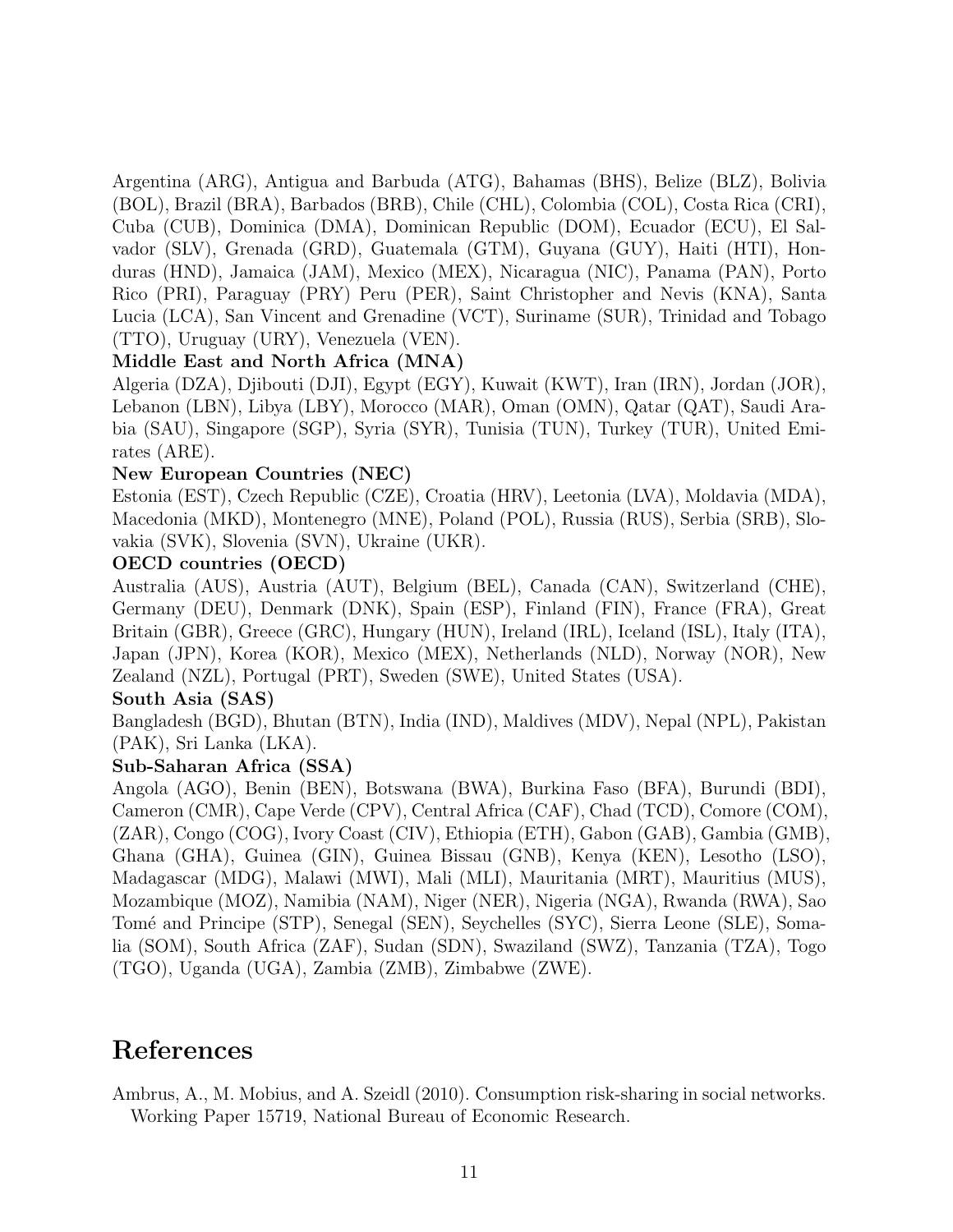- Artis, M. J. and M. Hoffmann (2007). The home bias and capital income flows between countries and regions. IEW - Working Papers iewwp316, Institute for Empirical Research in Economics - University of Zurich.
- Asdrubali, P., B. E. Sorensen, and O. Yosha (1996). Channels of interstate risk sharing: United States 1963-1990. The Quarterly Journal of Economics  $111(4)$ , 1081-1110.
- A.T.Kearney (2007). Foreign policy globalization index. Technical report, A.T. Kearney.
- Bai, Y. and J. Zhang (2004). Financial integration and international risk sharing. Manuscript, Arizona State University.
- Bloch, F., G. Genicot, and D. Ray (2008). Informal insurance in social networks. Journal of Economic Theory  $143(1)$ , 36–58.
- Bramoullé, Y. and R. Kranton (2007). Risk sharing across communities. The American Economic Review 2, 70–74.
- Broner, F. and J. Ventura (2011). Globalization and risk sharing. Review of Economic Studies 78 (1), 49–82.
- Cochrane, J. H. (1991). A simple test of consumption insurance. Journal of Political Economy  $99(5)$ , 957–76.
- Crucini, M. J. (1999). On international and national dimensions of risk sharing. The Review of Economics and Statistics 81, 73–84.
- Crucini, M. J. and G. D. Hess (1999). International and intranational risk sharing. CESifo Working Paper Series 227, CESifo Group Munich.
- De Weerdt, J. (2004). *Insurance against Poverty*, Chapter Risk-Sharing and Endogenous Network Formation, pp. 197–216. Oxford University Press.
- Devereux, M. B., A. W. Gregory, and G. W. Smith (1992). Realistic cross-country consumption correlations in a two-country, equilibrium, business cycle model. *Journal of* International Money and Finance 11 (1), 3–16.
- Dreher, A. (2006). Does globalization affect growth? evidence from a new index of globalization. Applied Economics  $38(10)$ , 1091-1110.
- Dreher, A., J.-E. Sturm, and H. Ursprung (2008). The impact of globalization on the composition of government expenditures: Evidence from panel data. *Public Choice 134* (3), 263–292.
- Fafchamps, M. (2011). *Handbook of Social Economics*, Chapter Risk Sharing Between Households, pp. Volume 1A. North-Holland, San Diego and Amsterdam.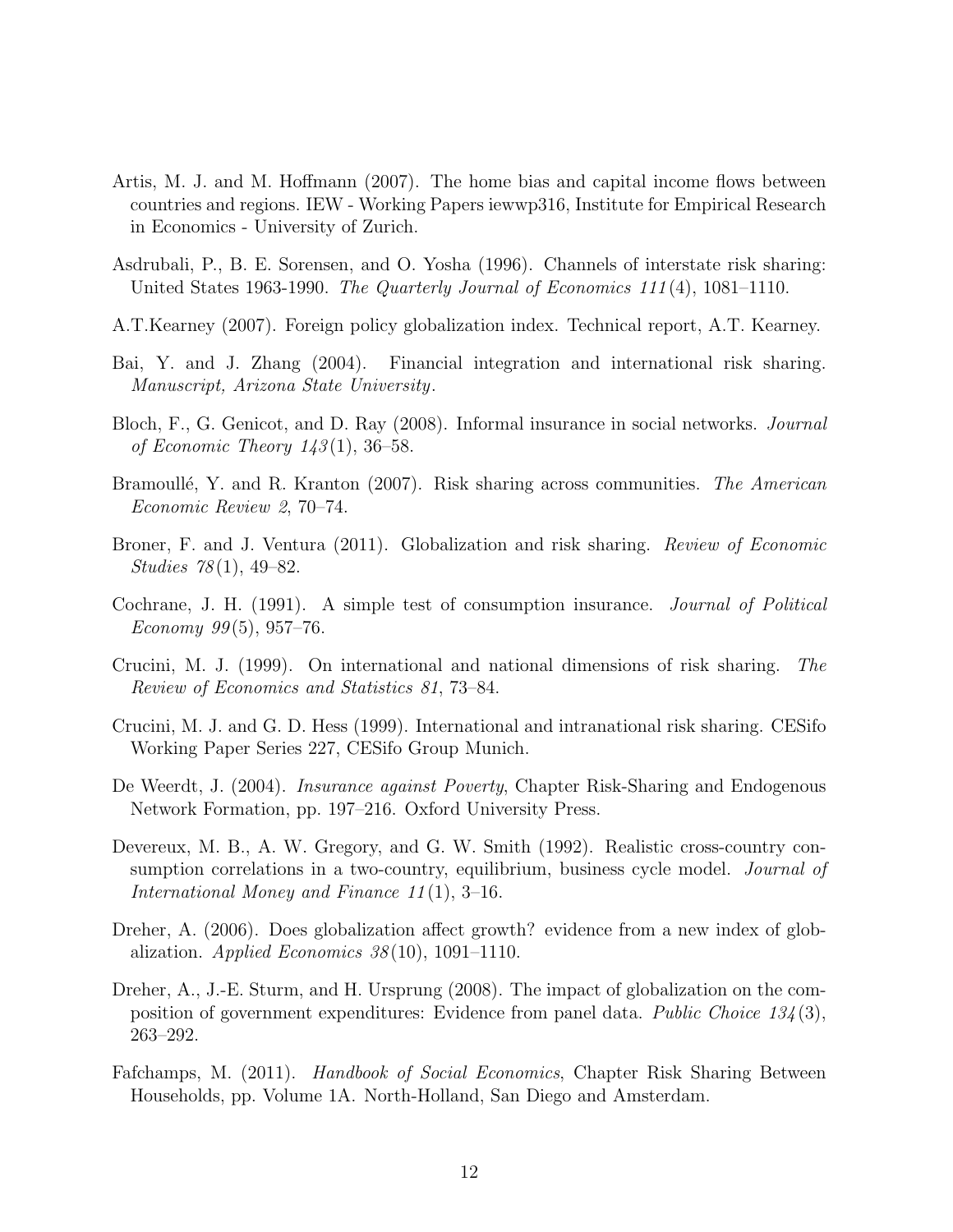- Fafchamps, M. and S. Lund (2003). Risk-sharing networks in rural philippines. Journal of Development Economics 71 (2), 261–287.
- Giannone, D. and L. Reichlin (2006). Trends and cycles in the euro area: how much heterogeneity and should we worry about it? Working Paper Series, European Central Bank (595).
- IMF (2008a). Assessing risks to global financial stability. Technical report, International Monetary Fund.
- IMF (2008b). Sovereign wealth funds : A work agenda, washington d.c.
- Kaminsky, G. L., C. M. Reinhart, and C. A. Vegh (2004). When it rains, it pours: Procyclical capital flows and macroeconomic policies. NBER Working Papers 10780, National Bureau of Economic Research, Inc.
- Kose, M. A., E. Prasad, and M. Terrones (2003). Financial integration and macroeconomic volatility. IMF Working Papers 03/50, International Monetary Fund.
- Kose, M. A., E. Prasad, and M. Terrones (2007). How does financial globalization affect risk sharing? patterns and channels. IMF Working Papers 07/238, International Monetary Fund.
- Kose, M. A., E. S. Prasad, and A. D. Taylor (2011). Thresholds in the process of international financial integration. Journal of International Money and Finance  $30(1)$ , 147–179.
- Kose, M. A., E. S. Prasad, and M. E. Terrones (2009). Does financial globalization promote risk sharing? Journal of Development Economics 89 (2), 258–270.
- Koster, F. (2008). The effects of social and political openness on the welfare state in 18 oecd countries. International Journal of Social Welfare 17 (4), 291–300.
- Lane, P. R. and G. M. Milesi-Ferretti (2007). The external wealth of nations mark ii: Revised and extended estimates of foreign assets and liabilities, 1970-2004. Journal of International Economics 73 (2), 223–250.
- Leibrecht, M. and J. Scharler (2008). Reconsidering consumption risk sharing among oecd countries: Some evidence based on panel cointegration. Open Economies Review  $19(4)$ , 493–505.
- Levine, R. and D. Renelt (1992). A sensitivity analysis of cross-country growth regressions. American Economic Review 82 (4), 942–63.
- Lewis, K. K. (1997). Are countries with official international restrictions 'liquidity constrained'? European Economic Review 41 (6), 1079–1109.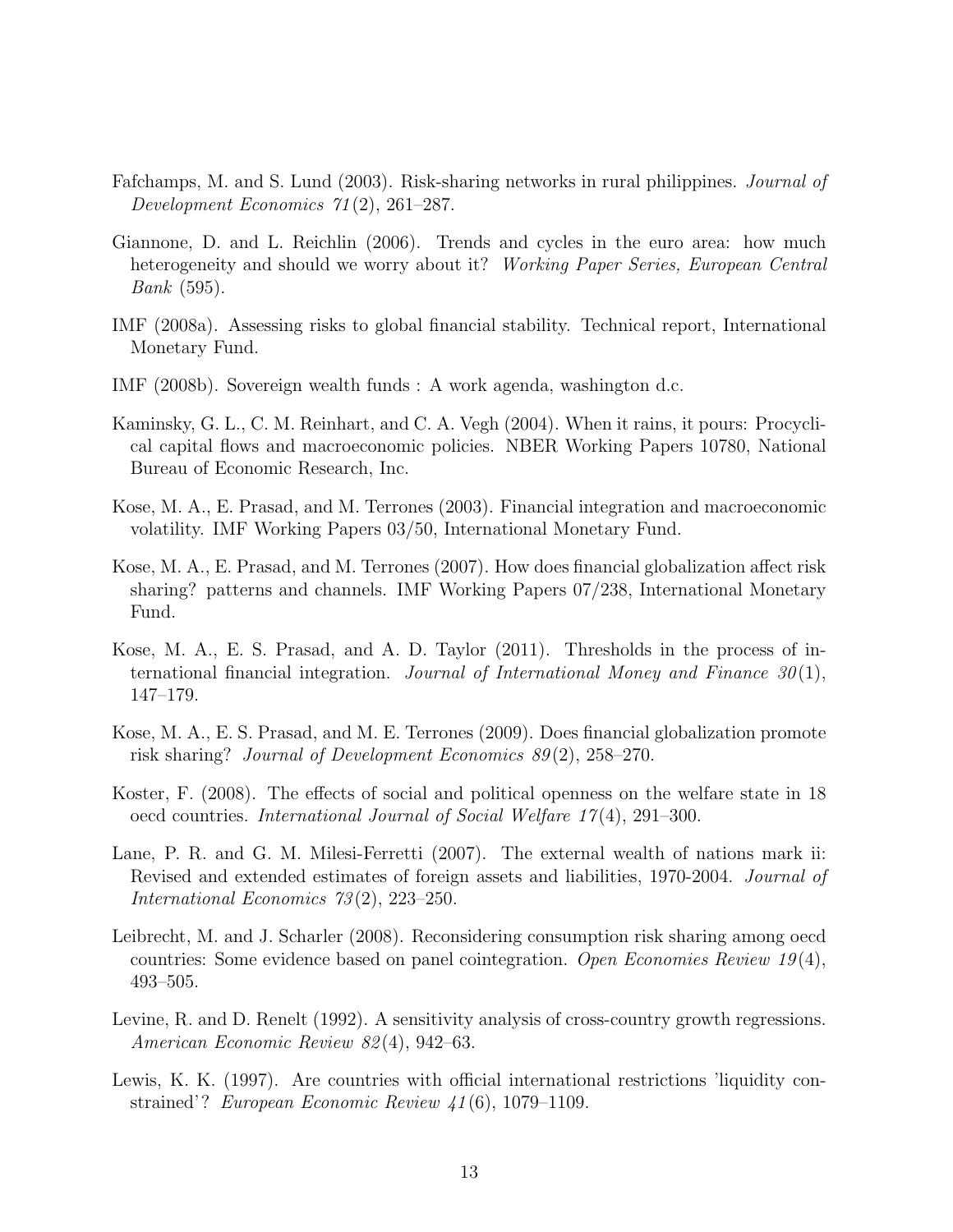- Mace, B. J. (1991). Full insurance in the presence of aggregate uncertainty. *Journal of* Political Economy  $99(5)$ , 928–56.
- Melitz, J. and F. Zumer (1999). Interregional and international risk-sharing and lessons for emu. Carnegie-Rochester Conference Series on Public Policy 51 (1), 149–188.
- Mendoza, E. G. and V. Quadrini (2009). Financial globalization, financial crises and contagion. NBER Working Papers 15432, National Bureau of Economic Research, Inc.
- Obstfeld, M. (1994, November). Are industrial-country consumption risks globally diversified? NBER Working Papers 4308, National Bureau of Economic Research, Inc.
- Obstfeld, M. and K. S. Rogoff (1996). Foundations of International Macroeconomics. The MIT Press.
- Sachs, J. and X. Sala-i Martin (1992). Fiscal federalism and optimum currency areas: Evidence for europe from the united states. CEPR Discussion Papers 632, C.E.P.R. Discussion Papers.
- Sorensen, B. E., Y.-T. Wu, O. Yosha, and Y. Zhu (2007). Home bias and international risk sharing: Twin puzzles separated at birth. Journal of International Money and Finance  $26(4)$ , 587–605.
- Sorensen, B. E. and O. Yosha (1998). International risk sharing and european monetary unification. Journal of International Economics  $45(2)$ , 211–238.
- Sorensen, B. E. and O. Yosha (2000). Is risk sharing in the united states a regional phenomenon? Economic Review (Q II), 33–47.
- Stiglitz, J. E. (2010). Risk and global economic architecture: Why full financial integration may be undesirable. American Economic Review  $100(2)$ , 388-92.
- Stockman, A. C. and L. L. Tesar (1995). Tastes and technology in a two-country model of the business cycle: Explaining international comovements. American Economic Review 85(1), 168–85.
- Tesar, L. L. (1993). International risk-sharing and non-traded goods. Journal of International Economics 35 (1-2), 69–89.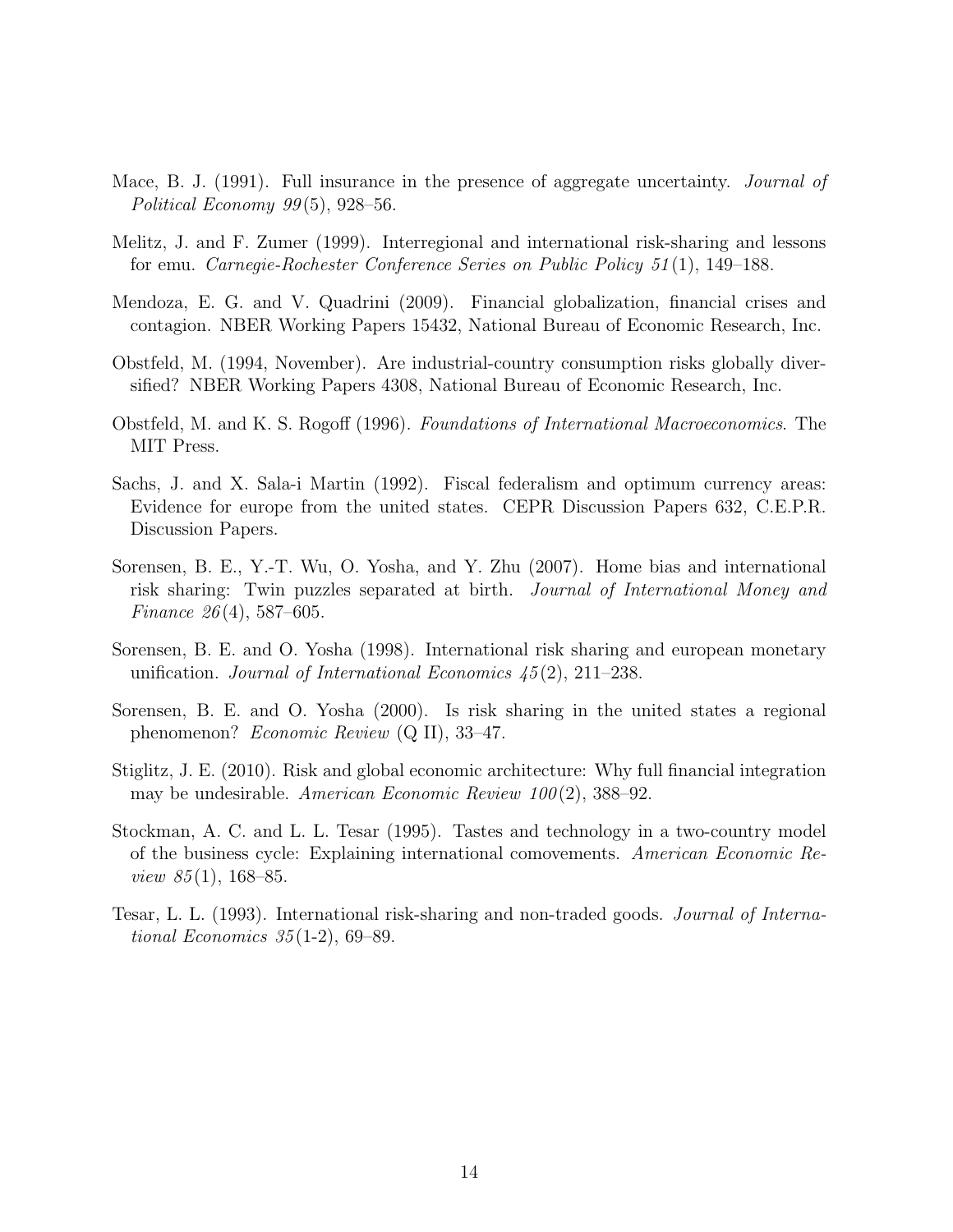# List of Tables

| 1              | Spearman rank correlation index and coefficients of correlation                               | 16 |
|----------------|-----------------------------------------------------------------------------------------------|----|
| $\overline{2}$ | Descriptive statistics by group $\dots \dots \dots \dots \dots \dots \dots \dots \dots \dots$ | 17 |
| 3              | Mean values. OECD and non-OECD countries $\dots \dots \dots \dots \dots$                      | 18 |
| $\overline{4}$ |                                                                                               | 19 |
| 5              |                                                                                               | 20 |
| 6              | Internation risk sharing and overall index of Globalization                                   | 21 |
| $\overline{7}$ | International risk sharing and economic, social and political globalization                   |    |
|                |                                                                                               | 22 |
| 8              | International risk sharing and economic, social and political globalization                   |    |
|                |                                                                                               | 22 |
| 9              | International risk sharing and economic, social and political globalization                   |    |
|                |                                                                                               | 23 |
| 10             | International risk sharing and disaggregated measure of globalization (actual                 |    |
|                | flows, restriction, information flows, personal contact, cultural proximity,                  |    |
|                |                                                                                               | 24 |
| 11             | International risk sharing and disaggregated measure of globalization (actual                 |    |
|                | flows, restriction, information flows, personal contact, cultural proximity,                  |    |
|                |                                                                                               | 25 |
| 12             | International risk sharing and disaggregated measure of globalization (actual                 |    |
|                | flows, restriction, information flows, personal contact, cultural proximity,                  |    |
|                |                                                                                               | 26 |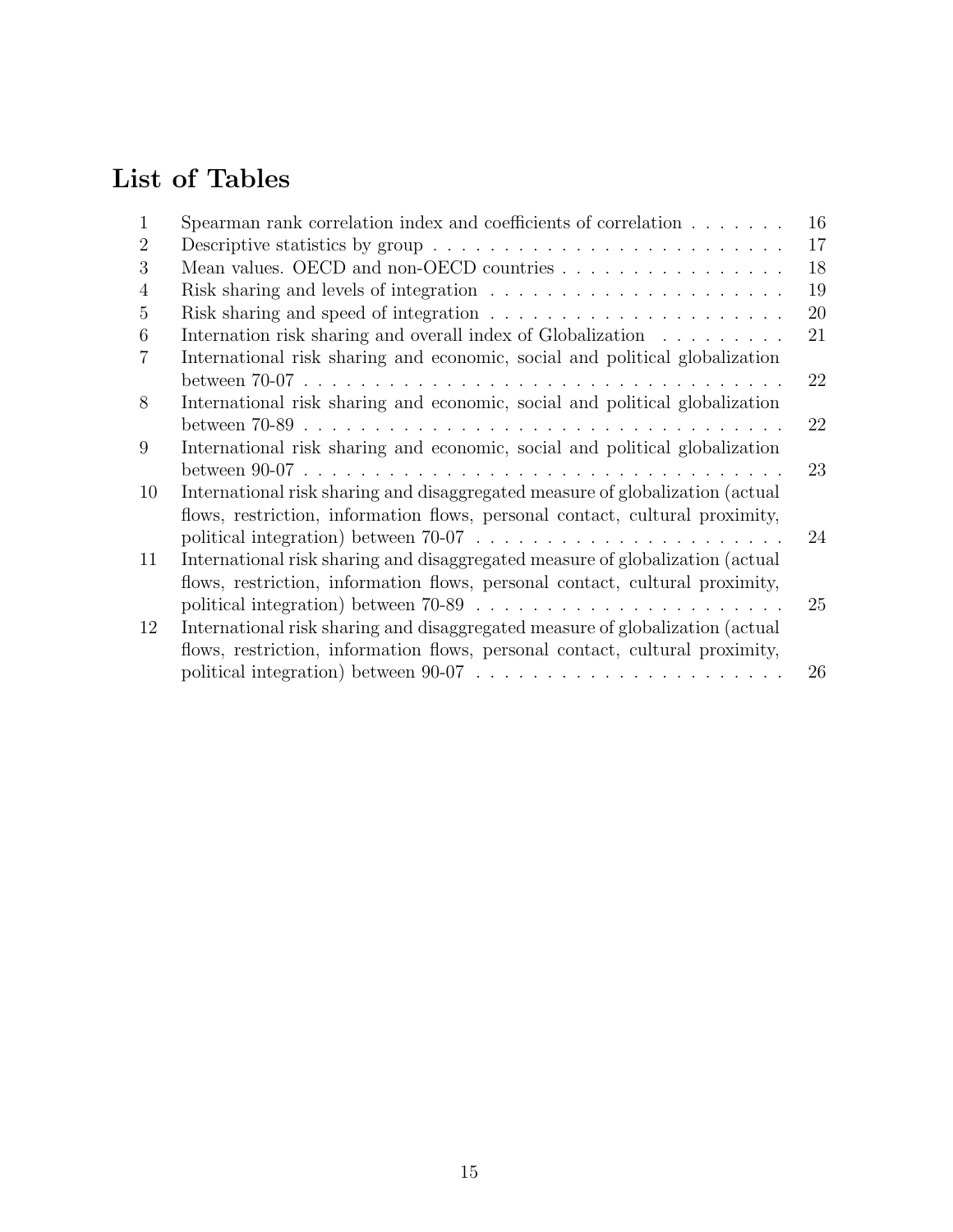| Panel a) Spearman rank correlation index |                                                                                       |                                                                                                                                 |              |
|------------------------------------------|---------------------------------------------------------------------------------------|---------------------------------------------------------------------------------------------------------------------------------|--------------|
| Rank EG                                  | Rank EG                                                                               | Rank SG                                                                                                                         | Rank PG      |
| Correlation coefficient                  | -1                                                                                    | 0.79                                                                                                                            | 0.29         |
| valid cases                              | 141                                                                                   | 141                                                                                                                             | 141          |
| one-sided significance                   | $\Omega$                                                                              | $\theta$                                                                                                                        | $\Omega$     |
|                                          |                                                                                       |                                                                                                                                 |              |
| Rank SG                                  |                                                                                       |                                                                                                                                 |              |
| Correlation coefficient                  | 0.79                                                                                  | 1.00                                                                                                                            | 0.44         |
| valid cases                              | 141                                                                                   | 141                                                                                                                             | 141          |
| one-sided significance                   | 0.00                                                                                  | 0.00                                                                                                                            | 0.00         |
|                                          |                                                                                       |                                                                                                                                 |              |
| Rank PG                                  |                                                                                       |                                                                                                                                 |              |
| Correlation coefficient                  | 0.29                                                                                  | 0.44                                                                                                                            | 1            |
| valid cases                              | 141                                                                                   | 141                                                                                                                             | 141          |
| one-sided significance                   | $\mathbf{0}$                                                                          | $\theta$                                                                                                                        | $\mathbf{0}$ |
|                                          |                                                                                       |                                                                                                                                 |              |
| Rank OG                                  |                                                                                       |                                                                                                                                 |              |
| Correlation coefficient                  | 0.86                                                                                  | 0.93                                                                                                                            | 0.61         |
| valid cases                              | 141                                                                                   | 141                                                                                                                             | 141          |
| one-sided significance                   | 0.00                                                                                  | 0.00                                                                                                                            | 0.00         |
|                                          |                                                                                       |                                                                                                                                 |              |
|                                          |                                                                                       | Panel b) Coefficients of correlation between the time series of economic, social and political globalization, for all countries |              |
|                                          |                                                                                       |                                                                                                                                 |              |
| Levels of integration                    |                                                                                       |                                                                                                                                 |              |
| Mean                                     | 0.7350                                                                                | 0.6071                                                                                                                          | 0.6376       |
| Std. Dev.                                | 0.3621                                                                                | 0.3557                                                                                                                          | 0.3346       |
|                                          |                                                                                       |                                                                                                                                 |              |
| Rates of growth of integration           |                                                                                       |                                                                                                                                 |              |
|                                          |                                                                                       |                                                                                                                                 |              |
| Mean                                     | 0.0422                                                                                | $-0.0046$                                                                                                                       | 0.0605       |
| Std. Dev.                                | 0.1928                                                                                | 0.1503                                                                                                                          | 0.1965       |
|                                          | EG, SG, PG and OG correspond to economic, social, political and overall globalization |                                                                                                                                 |              |

### Table 1: Spearman rank correlation index and coefficients of correlation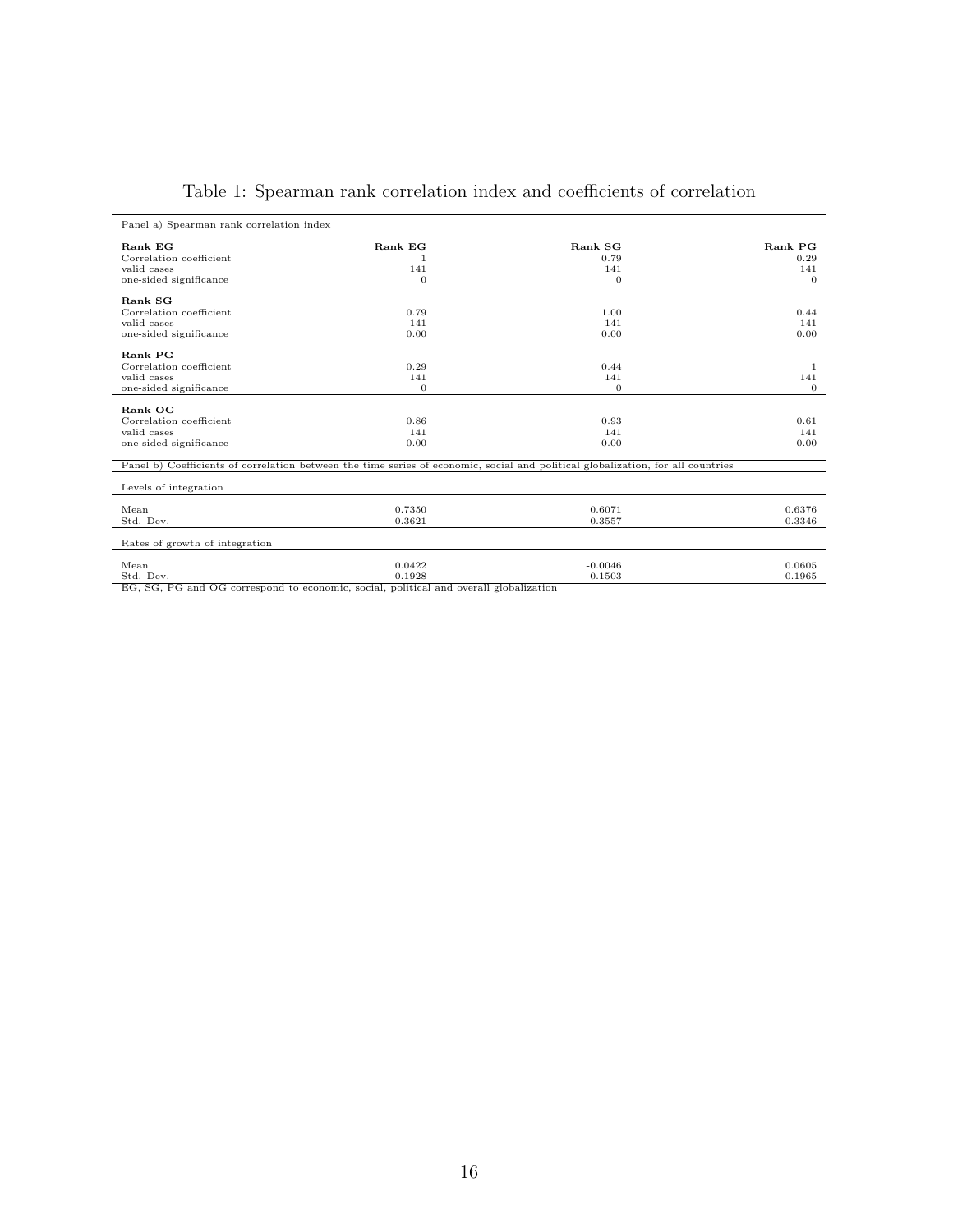|                                                      |              |                  | World                    |                  |                  |              |                  | <b>ECA</b>               |                              |                  |
|------------------------------------------------------|--------------|------------------|--------------------------|------------------|------------------|--------------|------------------|--------------------------|------------------------------|------------------|
| Variable                                             | Obs          | Mean             | Std.                     | Min              | Max              | Obs          | Mean             | Std.                     | Min                          | Max              |
| Economic (a)<br>Actual flows (ai)                    | 5143<br>5358 | 48.934<br>50.022 | Dev.<br>18.825<br>21.161 | 9.083<br>4.935   | 98.897<br>100    | 601<br>601   | 50.936<br>46.579 | Dev.<br>12.073<br>15.174 | 24.796<br>14.279             | 84.101<br>88.991 |
| Restrictions (aii)<br>Social (b)                     | 4991<br>6875 | 49.448<br>40.198 | 23.224<br>20.787         | 5.387<br>2.697   | 97.705<br>95.006 | 601<br>753   | 56.523<br>38.999 | 13.027<br>12.809         | 30.708<br>19.87              | 88.444<br>77.244 |
| Personal contact (bi)                                | 6609         | 48.753           | 23.608                   | 3.759            | 97.47            | 753          | 43.62            | 12.008                   | 22.285                       | 73.124           |
| Information flows (bii)                              | 6799         | 48.66            | 23.06                    | 1<br>1           | 98.511           | 715          | 51.103           | 19.554                   | 12.767                       | 94.384           |
| Cultural proximity (biii)<br>Political (c)           | 6875<br>6837 | 22.797<br>47.897 | 25.683<br>25.631         | 1.279            | 97.237<br>98.778 | 753<br>715   | 20.196<br>36.503 | 19.972<br>28.311         | 1<br>5.19                    | 85.686<br>94.63  |
| Overall Index (oi)                                   | 6647         | 44.249           | 17.268                   | 9.048            | 93.811           | 715          | 41.066           | 13.709                   | 15.364                       | 81.258           |
|                                                      |              |                  | OECD                     |                  |                  |              |                  | EMU                      |                              |                  |
| Variable                                             | Obs          | Mean             | Std.                     | Min              | Max              | Obs          | Mean             | Std.                     | Min                          | Max              |
| Economic (a)                                         | 988          | 66.493           | Dev.<br>16.328           | 26.348           | 98.897           | 456          | 70.849           | Dev.<br>16.344           | 39.999                       | 98.897           |
| Actual flows (ai)                                    | 988          | 56.498           | 22.645                   | 11.112           | 100              | 456          | 60.303           | 24.803                   | 17.966                       | 100              |
| Restrictions (aii)                                   | 988          | 77.188           | 13.625                   | 32.612           | 97.705           | 456          | 82.353           | 8.721                    | 63.674                       | 97.705           |
| Social (b)<br>Personal contact (bi)                  | 988<br>988   | 66.023<br>68.74  | 17.667<br>14.804         | 22.447<br>30.161 | 95.006<br>94.744 | 456<br>456   | 66.104<br>72.612 | 16.966<br>10.959         | 30.947<br>48.394             | 92.77<br>94.744  |
| Information flows (bii)                              | 988          | 71.874           | 15.63                    | 32.142           | 98.511           | 456          | 72.179           | 16.216                   | 37.856                       | 98.511           |
| Cultural proximity (biii)                            | 988          | 56.476           | 32.395                   | 1.614            | 95.584           | 456          | 52.383           | 33.971                   | 2.719                        | 94.248           |
| Political (c)<br>Overall Index (oi)                  | 988<br>988   | 81.021<br>69.874 | 14.688<br>14.102         | 31.588<br>26.12  | 98.778<br>93.811 | 456<br>456   | 83.341<br>72.073 | 14.154<br>12.835         | 45.769<br>46.591             | 98.778<br>93.382 |
|                                                      |              |                  | LAC                      |                  |                  |              |                  | MNA                      |                              |                  |
|                                                      | Obs          |                  | Std.                     | Min              |                  | Obs          |                  |                          |                              |                  |
| Variable                                             | 928          | Mean             | Dev.<br>14.402           |                  | Max              |              | Mean             | Std.<br>Dev.<br>19.422   | Min                          | Max              |
| Economic (a)<br>Actual flows (ai)                    | 893          | 46.775<br>51.533 | 18.705                   | 13.216<br>6.518  | 87.135<br>95.201 | 418<br>570   | 48.093<br>47.55  | 19.916                   | 14.188<br>5.521              | 97.476<br>99.26  |
| Restrictions (aii)                                   | 928          | 41.95            | 16.314                   | 5.387            | 87.916           | 456          | 50.633           | 24.442                   | 18.653                       | 96.101           |
| Social (b)<br>Personal contact (bi)                  | 1270<br>1194 | 42.283<br>50.197 | 12.786<br>21.33          | 13.158<br>15.506 | 74.084<br>93.575 | 646<br>646   | 44.731<br>58.756 | 18.25<br>21.823          | 17.435<br>17.733             | 94.078<br>94.59  |
| Information flows (bii)                              | 1270         | 54.295           | 16.057                   | 19.672           | 94               | 646          | 51.98            | 17.546                   | 18.32                        | 94.534           |
| Cultural proximity (biii)                            | 1270         | 22.596           | 16.486                   | 1                | 50.856           | 646          | 22.576           | 27.639                   | $1\,$                        | 97.237           |
| Political (c)                                        | 1270         | 49.16            | 21.253                   | 3.793            | 93.38            | 646          | 54.545           | 18.116                   | 8.821                        | 93.393           |
| Overall Index (oi)                                   | 1232         | 45.21            | 9.818                    | 18.87            | 73.735           | 646          | 48.417           | 13.429                   | 21.653                       | 88.95            |
|                                                      |              |                  | EAP                      |                  |                  |              |                  | NEC                      |                              |                  |
| Variable                                             | Obs          | Mean             | Std.                     | Min              | Max              | Obs          | Mean             | Std.                     | Min                          | Max              |
| Economic (a)                                         | 456          | 48.766           | Dev.<br>13.201           | 18.287           | 77.868           | 285          | 57.712           | Dev.<br>14.813           | 24.796                       | 92.619           |
| Actual flows (ai)                                    | 418          | 53.619           | 21.837                   | 4.935            | 91.884           | 285          | 53.482           | 18.216                   | 14.279                       | 94.388           |
| Restrictions (aii)                                   | 380          | 42.054           | 13.58                    | 18.932           | 74.475           | 323          | 62.513           | 13.395                   | 33.984                       | 94.43            |
| Social (b)<br>Personal contact (bi)                  | 646<br>608   | 28.756<br>33.22  | 14.549<br>18.53          | 7.064<br>8.304   | 75.49<br>67.156  | 323<br>323   | 55.078<br>60.658 | 13.822<br>11.097         | 28.676<br>35.15              | 84.011<br>80.314 |
| Information flows (bii)                              | 646          | 37.007           | 17.588                   | 8.345            | 80.48            | 285          | 65.817           | 20.899                   | 23.486                       | 96.432           |
| Cultural proximity (biii)                            | 646          | 14.986           | 18.416                   | 1                | 87.371           | 323          | 37.782           | 25.715                   | 1                            | 91.501           |
| Political (c)<br>Overall Index (oi)                  | 646<br>646   | 40.282<br>36.719 | 21.217<br>12.737         | 8.154<br>15.877  | 88.233<br>77.946 | 285<br>285   | 48.804<br>54.952 | 29.585<br>15.374         | 6.299<br>29.422              | 94.63<br>86.87   |
|                                                      |              |                  | SAS                      |                  |                  |              |                  | SSA                      |                              |                  |
| Variable                                             | Obs          | Mean             | Std.                     | Min              | Max              | Obs          | Mean             | Std.                     | Min                          | Max              |
|                                                      |              |                  | Dev.                     |                  |                  |              |                  | Dev.                     |                              |                  |
| $E$ conomic $(a)$                                    | 190          | 24.014           | 9.814                    | 11.382           | 50.485           | 1368         | 37.026           | 14.473                   | 9.083                        | 77.223           |
| Actual flows (ai)<br>Restrictions (aii)              | 190<br>190   | 32.53<br>24.958  | 17.941<br>10.714         | 11.717<br>11.048 | 69.686<br>56.914 | 1330<br>1254 | 41.922<br>31.951 | 19.524<br>16.152         | 5.964<br>5.436               | 95.742<br>73.597 |
| Social (b)                                           | 266          | 22.286           | 11.881                   | 6.923            | 52.392           | 1672         | 24.031           | 11.2                     | 4.365                        | 66.79            |
| Personal contact (bi)                                | 266          | 32.263           | 15.492                   | 12.464           | 63.344           | 1596         | 34.291           | 17.357                   | 7.25                         | 81.173           |
| Information flows (bii)<br>Cultural proximity (biii) | 266<br>266   | 26.756<br>8.042  | 17.996<br>9.431          | 4.27<br>1        | 86.983<br>33.796 | 1672<br>1672 | 31.423<br>6.728  | 16.629<br>5.315          | $\mathbf{1}$<br>$\mathbf{1}$ | 88.856<br>44.575 |
| Political (c)                                        | 266          | 47.704           | 24.027                   | 9.771            | 92.693           | 1672         | 44.042           | 17.429                   | 4.244                        | 90.24            |
| Overall Index (oi)                                   | 266          | 29.64            | 8.924                    | 13.185           | 52.689           | 1634         | 33.445           | 9.279                    | 15.811                       | 68.285           |

### Table 2: Descriptive statistics by group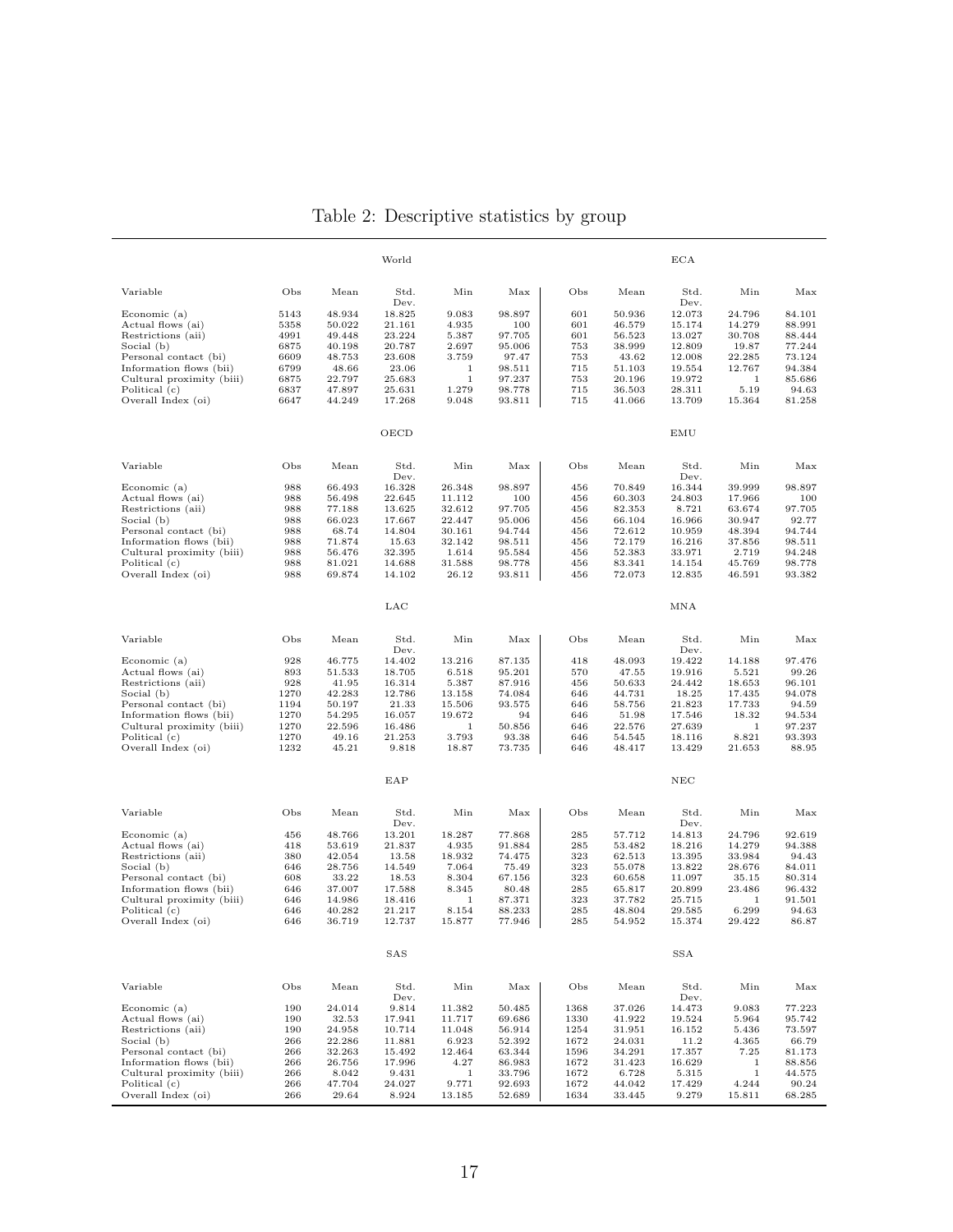| Variables                            | OECD     | NON OECD |
|--------------------------------------|----------|----------|
| GDP per capita                       | 18278.06 | 3028.513 |
| Consumption per capita               | 10354.87 | 1353.268 |
| GDP per capita (growth rate)         | 0.0233   | 0.0154   |
| Consumption per capita (growth rate) | 0.0219   | 0.0167   |
| Globalization Index (levels)         |          |          |
| Economic $(a)$                       |          |          |
| Actual flows (ai)                    | 56.5     | 49.26    |
| Restrictions (aii)                   | 77.19    | 43.79    |
| Social (b)                           | 66.02    | 36.89    |
| Personal contact (bi)                | 68.74    | 46.06    |
| Information flows (bii)              | 71.87    | 45.94    |
| Cultural proximity (biii)            | 56.48    | 18.18    |
| Political (c)                        | 81.02    | 42.82    |
| Overall Index (oi)                   | 69.87    | 40.61    |
| Globalization Index (growth rates)   |          |          |
| Economic (a)                         |          |          |
| Actual flows (ai)                    | 0.021    | 0.017    |
| Restrictions (aii)                   | 0.006    | 0.015    |
| Social (b)                           | 0.015    | 0.012    |
| Personal contact (bi)                | 0.005    | 0.002    |
| Information flows (bii)              | 0.011    | 0.018    |
| Cultural proximity (biii)            | 0.055    | 0.022    |
| Political (c)                        | 0.007    | 0.027    |
| Overall Index (oi)                   | 0.011    | 0.015    |

### Table 3: Mean values. OECD and non-OECD countries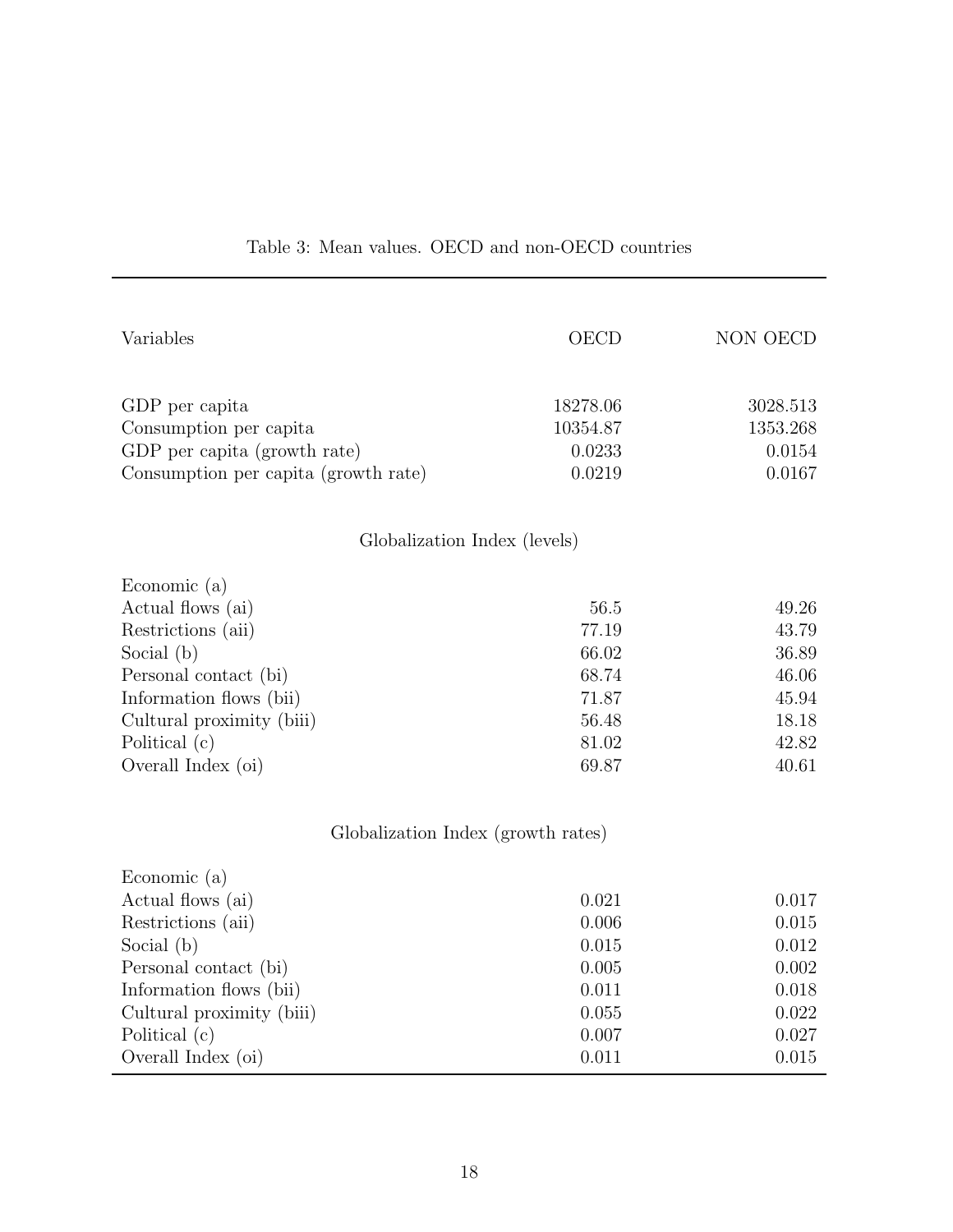|                                                                 |                                                                                                 | <b>OECD</b>                                                                 |                                                                        |                                                                                |                                                                                |                                                                                                                                                           | NON-OECD                                                                                                                        |                                                                                |                                                                                                                |                                                                                  |                                                                                                                                                                                                                                                                                                                                                                                                                                                                                |                                                                                |  |
|-----------------------------------------------------------------|-------------------------------------------------------------------------------------------------|-----------------------------------------------------------------------------|------------------------------------------------------------------------|--------------------------------------------------------------------------------|--------------------------------------------------------------------------------|-----------------------------------------------------------------------------------------------------------------------------------------------------------|---------------------------------------------------------------------------------------------------------------------------------|--------------------------------------------------------------------------------|----------------------------------------------------------------------------------------------------------------|----------------------------------------------------------------------------------|--------------------------------------------------------------------------------------------------------------------------------------------------------------------------------------------------------------------------------------------------------------------------------------------------------------------------------------------------------------------------------------------------------------------------------------------------------------------------------|--------------------------------------------------------------------------------|--|
|                                                                 | (1)<br>$a-b-c$<br>$1 - 1 - 1$                                                                   | (2)<br>$a-b-c$<br>$0 - 0 - 0$                                               | (3)<br>$a-b-c$<br>$1 - 1 - 0$                                          | (4)<br>$a-b-c$<br>$0 - 1 - 1$                                                  | (5)<br>$a-b-c$<br>$0 - 0 - 1$                                                  | (6)<br>$a-b-c$<br>$1 - 1 - 1$                                                                                                                             | (7)<br>$a-b-c$<br>$0 - 0 - 0$                                                                                                   | (8)<br>$a-b-c$<br>$1 - 0 - 0$                                                  | (9)<br>$a-b-c$<br>$1 - 1 - 0$                                                                                  | (10)<br>$a-b-c$<br>$0 - 1 - 1$                                                   | (11)<br>$a-b-c$<br>$0 - 0 - 1$                                                                                                                                                                                                                                                                                                                                                                                                                                                 | (12)<br>a-b-c<br>$1 - 0 - 1$                                                   |  |
| VARIABLES                                                       | $\Delta \log c_t^i$                                                                             | $\Delta \log c_t^i$                                                         | $\Delta \log c_t^i$                                                    | $\Delta \log c_t^i$                                                            | $\Delta \log c_t^i$                                                            | $\Delta \log c_t^i$                                                                                                                                       | $\Delta \log c_t^i$                                                                                                             | $\Delta \log c_t^i$                                                            | $\Delta \log c_t^i$                                                                                            | $\Delta \log c_t^i$                                                              | $\Delta \log c_t^i$                                                                                                                                                                                                                                                                                                                                                                                                                                                            | $\Delta \log c_t^i$                                                            |  |
| $\Delta \log(y_{it})^{id}$<br>$\Delta \log(C_{at})$<br>Constant | $0.6686***$<br>$-0.0510$<br>$1.1206***$<br>$-0.0740$<br>$-0.0009***$<br>0.0000                  | $0.8720***$<br>$-0.0540$<br>$0.9839***$<br>$-0.1080$<br>0.0011<br>$-0.0020$ | $0.3760***$<br>$-0.0840$<br>1.2803***<br>$-0.1510$<br>0.0000<br>0.0000 | $0.6545***$<br>$-0.0500$<br>$0.9186***$<br>$-0.0540$<br>$0.0019*$<br>$-0.0010$ | $0.8391***$<br>$-0.0550$<br>$1.1691***$<br>$-0.0970$<br>$-0.0017$<br>$-0.0020$ | $0.8515***$<br>$-0.0610$<br>$0.8565***$<br>$-0.0940$<br>$-0.0005$<br>$-0.0030$                                                                            | $0.8128***$<br>$-0.0700$<br>$0.7490***$<br>$-0.1480$<br>0.0000<br>$-0.0030$                                                     | $0.4619***$<br>$-0.0790$<br>$0.8085***$<br>$-0.1780$<br>$-0.0110$<br>$-0.0070$ | $0.4369***$<br>$-0.1070$<br>$2.3214***$<br>$-0.2820$<br>0.0001<br>0.0000                                       | $0.7911***$<br>$-0.0670$<br>$0.7255***$<br>$-0.0620$<br>$0.0129***$<br>$-0.0050$ | $0.7357***$<br>$-0.0300$<br>$0.8245***$<br>$-0.0340$<br>$0.0038***$<br>$-0.0010$                                                                                                                                                                                                                                                                                                                                                                                               | $0.6306***$<br>$-0.0960$<br>$0.8576***$<br>$-0.0870$<br>$-0.0029$<br>$-0.0020$ |  |
| Observations<br>R-squared<br>Number of id                       | 252<br>0.64<br>$\scriptstyle{7}$                                                                | 180<br>0.712<br>$\,$ 5                                                      | 108<br>0.68<br>3                                                       | 144<br>0.857<br>$\bf{4}$                                                       | 108<br>0.689<br>3                                                              | 340<br>0.581<br>13                                                                                                                                        | 289<br>0.273<br>12                                                                                                              | 154<br>0.335<br>$\,6\,$                                                        | 175<br>0.41<br>10                                                                                              | 212<br>0.558<br>$\scriptstyle{7}$                                                | 1020<br>0.793<br>31                                                                                                                                                                                                                                                                                                                                                                                                                                                            | 165<br>0.397<br>$5\phantom{.0}$                                                |  |
|                                                                 | $\operatorname{BEL}$<br>CAN<br>${\rm CHE}$<br>${\rm DNK}$<br>NLD<br>$_{\rm NOR}$<br>${\rm SWE}$ | $_{\rm GRC}$<br>HUN<br>$_{\rm JPN}$<br>KOR<br>MEX                           | GBR<br>IRL<br>$_{\rm LUX}$                                             | $\rm{AUS}$<br>AUT<br>$_{\rm FRA}$<br><b>USA</b>                                | $_{\rm ESP}$<br>FIN<br><b>ITA</b>                                              | $\rm CHL$<br>CRI<br>$_{\rm ISR}$<br><b>JOR</b><br><b>KWT</b><br><b>LTU</b><br><b>MYS</b><br>PAN<br>POL<br><b>TTO</b><br>$_{\rm TUN}$<br><b>UKR</b><br>URY | ${\rm ALB}$<br>BFA<br>${\rm CAF}$<br>$_{\rm GNB}$<br>MDG<br>MOZ<br>MWI<br><b>TCD</b><br><b>TZA</b><br><b>VNM</b><br>${\rm ZWE}$ | $\mathbf{ARM}$<br><b>BWA</b><br>KAZ<br><b>KHM</b><br><b>LSO</b><br>PNG         | ${\rm AZE}$<br>BLZ<br>$_{\rm GEO}$<br>$\rm GUY$<br>KGZ<br>LVA<br>MDA<br>NAM<br><b>OMN</b><br>$_{\mathrm{SWZ}}$ | $\rm{ARG}$<br>COL<br><b>DOM</b><br>GAB<br><b>RUS</b><br><b>SLV</b><br><b>VEN</b> | $_{\rm BEN}$<br>$_{\rm BGD}$<br>$_{\rm BRA}$<br>$\rm CHN$<br>$_{\rm CIV}$<br>$_{\rm CMR}$<br><b>DZA</b><br>$_{\rm ECU}$<br>$_{\rm EGY}$<br>$\operatorname{ETH}$<br>$\rm GHA$<br>$\rm GIN$<br>$_{\mathrm{GTM}}$<br>IDN<br>$\ensuremath{\mathrm{IND}}$<br>$_{\rm{IRN}}$<br>$\mathop{\rm KEN}\nolimits$<br>$\rm{MAR}$<br>MLI<br>$_{\rm NIC}$<br>PAK<br>PER<br>PHL<br>PRY<br>ROM<br><b>SEN</b><br><b>SYR</b><br>$_{\rm TGO}$<br>THA<br>$_{\mbox{\scriptsize TUR}}$<br>$_{\rm UGA}$ | BGR<br>BOL<br><b>HND</b><br>ZAF<br>ZMB                                         |  |

Table 4: Risk sharing and levels of integration

\*\*\* <sup>p</sup><0.01, \*\* <sup>p</sup><0.05, \* <sup>p</sup><0.1. Standard errors reported in brackets.

Estimated equation:

 $\Delta \log(c_t^i) = \alpha + \beta_0 \Delta \log(y_{it})^{id} + \gamma_0 (\Delta \log(C_{at})) + \epsilon_t^i$ <br>where:  $\Delta \log(y_{it})^{id} = (\Delta \log(y_{it}) - \Delta \log(y_{at}))$ <br>a-b-c stand for: economic, social and political integration.<br>1 and 0 stand for above and below the group average (OECD and NON-OECD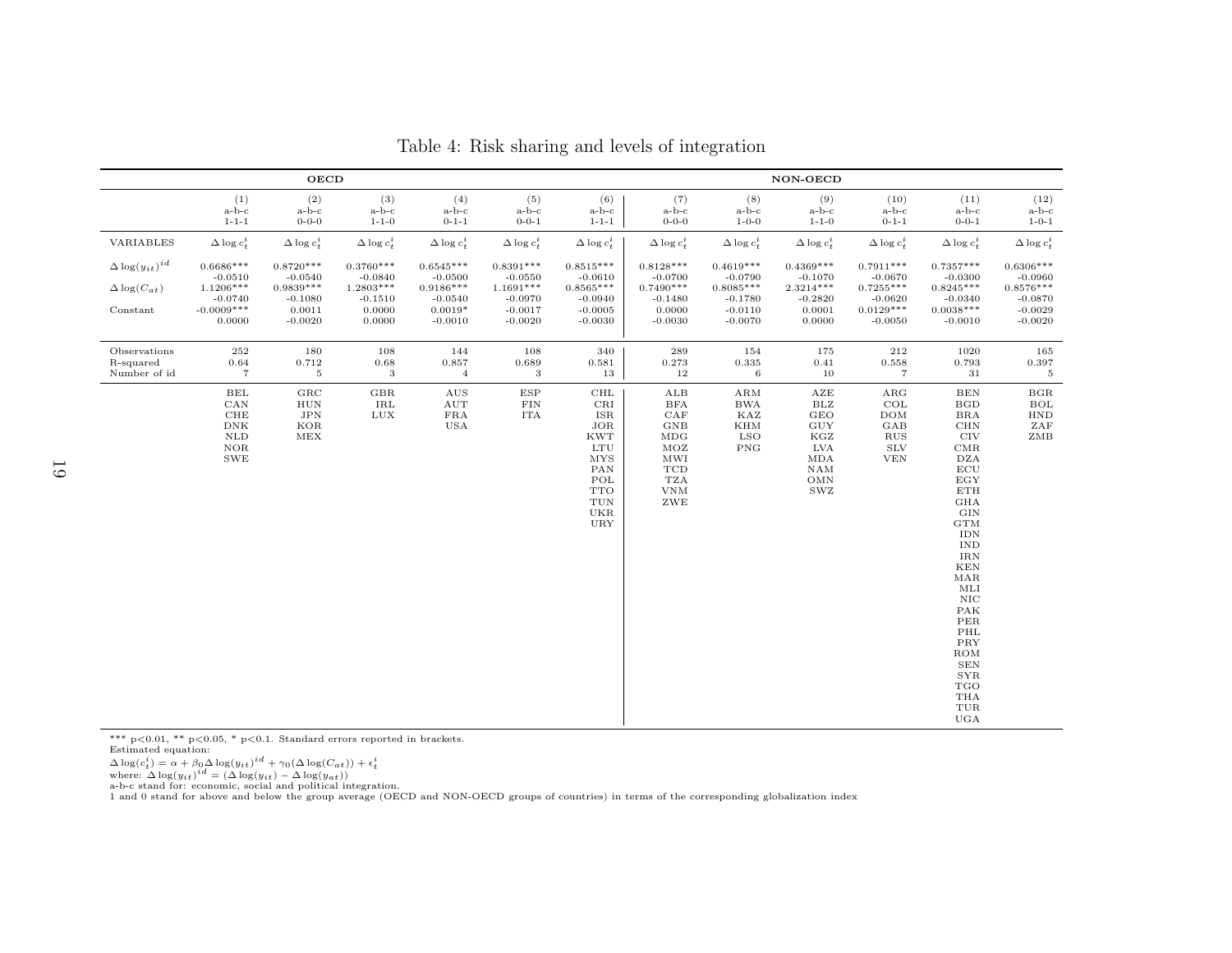|                                                                 |                                                                              |                                                                             | <b>OECD</b>                                                                   |                                                                             |                                                                            |                                                                          | NON-OECD                                                                                       |                                                                                                                                                                                                                                            |                                                                                             |                                                                                                                                                                                                                                                                                                                                               |                                                                                 |                                                                                                                                                   |                                                                               |  |
|-----------------------------------------------------------------|------------------------------------------------------------------------------|-----------------------------------------------------------------------------|-------------------------------------------------------------------------------|-----------------------------------------------------------------------------|----------------------------------------------------------------------------|--------------------------------------------------------------------------|------------------------------------------------------------------------------------------------|--------------------------------------------------------------------------------------------------------------------------------------------------------------------------------------------------------------------------------------------|---------------------------------------------------------------------------------------------|-----------------------------------------------------------------------------------------------------------------------------------------------------------------------------------------------------------------------------------------------------------------------------------------------------------------------------------------------|---------------------------------------------------------------------------------|---------------------------------------------------------------------------------------------------------------------------------------------------|-------------------------------------------------------------------------------|--|
|                                                                 | (1)<br>$a-b-c$<br>$1 - 1 - 1$                                                | (2)<br>$a-b-c$<br>$0 - 0 - 0$                                               | (3)<br>$a-b-c$<br>$1 - 0 - 0$                                                 | (4)<br>$a-b-c$<br>$1 - 1 - 0$                                               | (5)<br>$a-b-c$<br>$0 - 1 - 1$                                              | (6)<br>$a-b-c$<br>$0 - 0 - 1$                                            | (7)<br>$a-b-c$<br>$1 - 1 - 1$                                                                  | (8)<br>$a-b-c$<br>$0 - 0 - 0$                                                                                                                                                                                                              | (9)<br>$a-b-c$<br>$1 - 0 - 0$                                                               | (10)<br>$a-b-c$<br>$1 - 1 - 0$                                                                                                                                                                                                                                                                                                                | (11)<br>$a-b-c$<br>$0 - 1 - 1$                                                  | (12)<br>$a-b-c$<br>$0 - 0 - 1$                                                                                                                    | (13)<br>$a-b-c$<br>$1 - 0 - 1$                                                |  |
| VARIABLES                                                       | $\Delta \log c_t^i$                                                          | $\Delta \log c_t^i$                                                         | $\Delta \log c_t^i$                                                           | $\Delta \log c_t^i$                                                         | $\Delta \log c_t^i$                                                        | $\Delta \log c_t^i$                                                      | $\Delta \log c_t^i$                                                                            | $\Delta \log c_t^i$                                                                                                                                                                                                                        | $\Delta \log c_t^i$                                                                         | $\Delta \log c_t^i$                                                                                                                                                                                                                                                                                                                           | $\Delta \log c_t^i$                                                             | $\Delta \log c_t^i$                                                                                                                               |                                                                               |  |
| $\Delta \log(y_{it})^{id}$<br>$\Delta \log(C_{at})$<br>Constant | $0.8590***$<br>$-0.0480$<br>1.1355***<br>$-0.0760$<br>$-0.0008$<br>$-0.0010$ | $0.7903***$<br>$-0.0550$<br>$0.9807***$<br>$-0.0650$<br>0.0009<br>$-0.0010$ | $0.7129***$<br>$-0.0650$<br>$1.1118***$<br>$-0.1140$<br>$-0.0008**$<br>0.0000 | $0.8049***$<br>$-0.0500$<br>$1.0056***$<br>$-0.0710$<br>0.0002<br>$-0.0010$ | $0.7344***$<br>$-0.0910$<br>0.3396<br>$-0.2400$<br>$0.0074**$<br>$-0.0030$ | $0.3301***$<br>$-0.0600$<br>$0.9422***$<br>$-0.1150$<br>0.0000<br>0.0000 | $0.7226***$<br>$-0.0720$<br>$1.1203***$<br>$-0.0760$<br>$-0.0044$<br>$-0.0040$                 | $0.5769***$<br>$-0.0590$<br>$1.0599***$<br>$-0.1060$<br>$-0.0014$<br>$-0.0020$                                                                                                                                                             | $0.9591***$<br>$-0.0670$<br>$0.8401***$<br>$-0.1340$<br>$-0.0009$<br>$-0.0010$              | $0.7503***$<br>$-0.0310$<br>$0.6859***$<br>$-0.0320$<br>$0.0050***$<br>$-0.0010$                                                                                                                                                                                                                                                              | $0.7219***$<br>$-0.0950$<br>$0.9981***$<br>$-0.1190$<br>$0.0050**$<br>$-0.0020$ | $0.5836***$<br>$-0.0610$<br>1.0368***<br>$-0.1350$<br>$-0.0011$<br>$-0.0050$                                                                      | $0.7365***$<br>$-0.1330$<br>$0.9966**$<br>$-0.3900$<br>$-0.0116$<br>$-0.0100$ |  |
| Observations<br>R-squared<br>Number of id                       | 180<br>0.767<br>$\,$ 5                                                       | 216<br>0.701<br>$\,6\,$                                                     | 180<br>0.652<br>$\,$ 5                                                        | 144<br>0.67<br>$\overline{4}$                                               | $\bf 72$<br>0.556<br>$\boldsymbol{2}$                                      | 108<br>0.486<br>3                                                        | 182<br>0.844<br>$\scriptstyle{7}$                                                              | 418<br>0.642<br>16                                                                                                                                                                                                                         | 268<br>0.541<br>$\,8\,$                                                                     | 781<br>0.737<br>${\bf 26}$                                                                                                                                                                                                                                                                                                                    | 121<br>0.652<br>$\,6\,$                                                         | 332<br>0.118<br>13                                                                                                                                | 44<br>0.584<br>$\boldsymbol{2}$                                               |  |
|                                                                 | DEU<br><b>ESP</b><br><b>HUN</b><br>JPN<br>KOR                                | CAN<br>$_{\rm{DNK}}$<br>MEX<br>$\rm NLD$<br>NOR<br>USA                      | AUS<br>$_{\rm GBR}$<br>ISL<br>${\rm NZL}$<br><b>SWE</b>                       | $\mathop{\rm AUT}$<br>${\rm FIN}$<br>$_{\rm FRA}$<br>ITA                    | $_{\rm GRC}$<br>$\ensuremath{\mathsf{PRT}}$                                | CHE<br>$\rm IRL$<br>LUX                                                  | $_{\rm BGD}$<br>CHN<br>$_{\rm LTU}$<br>LVA<br>MUS<br>$\ensuremath{\mathsf{PRY}}$<br><b>UKR</b> | BOL<br>$_{\rm BRB}$<br>${\rm CAF}$<br>$_{\rm IRN}$<br><b>ISR</b><br><b>KWT</b><br><b>LSO</b><br>$\operatorname{MRT}$<br>$\mathop{\rm MWI}$<br>PAN<br>$_{\mathrm{SWZ}}$<br><b>TGO</b><br><b>TTO</b><br>$_{\rm TUN}$<br>$_{\rm{URY}}$<br>ZMB | CHL<br><b>CIV</b><br>$_{\rm CMR}$<br>CRI<br>MDG<br>$_{\rm NIC}$<br><b>SEN</b><br><b>TZA</b> | $_{\rm BEN}$<br>BGR<br>COL<br>DOM<br>ECU<br>$_{\rm EGY}$<br><b>GHA</b><br>$_{\mathrm{GTM}}$<br><b>HND</b><br><b>IDN</b><br><b>IND</b><br>$\mathop{\rm KHM}\nolimits$<br>$\rm{MAR}$<br>MLI<br>PAK<br>PER<br>$\rm PHL$<br>POL<br>ROM<br>$_{\rm RUS}$<br><b>SLV</b><br>$_{\rm SYR}$<br>$_{\rm TCD}$<br>THA<br>$_{\mbox{\scriptsize TUR}}$<br>UGA | $\mathbf{ARM}$<br><b>BLR</b><br>BLZ<br>KAZ<br><b>MDA</b><br>ZAF                 | AZE<br><b>BFA</b><br><b>BHS</b><br><b>BWA</b><br>GAB<br><b>GEO</b><br>GNB<br>KGZ<br><b>MKD</b><br><b>NAM</b><br>$_{\rm OMN}$<br><b>PNG</b><br>ZWE | ALB<br>MOZ                                                                    |  |

Table 5: Risk sharing and speed of integration

\*\*\* p<0.01, \*\* p<0.05, \* p<0.1. Standard errors reported in brackets.<br>Estimated equation:<br> $\Delta \log(e_t^i) = \alpha + \beta_0 \Delta \log(y_{it})^{id} + \gamma_0 (\Delta \log(C_{at})) + \epsilon_t^i$ <br>where:  $\Delta \log(y_{it})^{id} = (\Delta \log(y_{it})^{-1} - \Delta \log(y_{at}))$ <br>a-b-c stand for: economic, social and p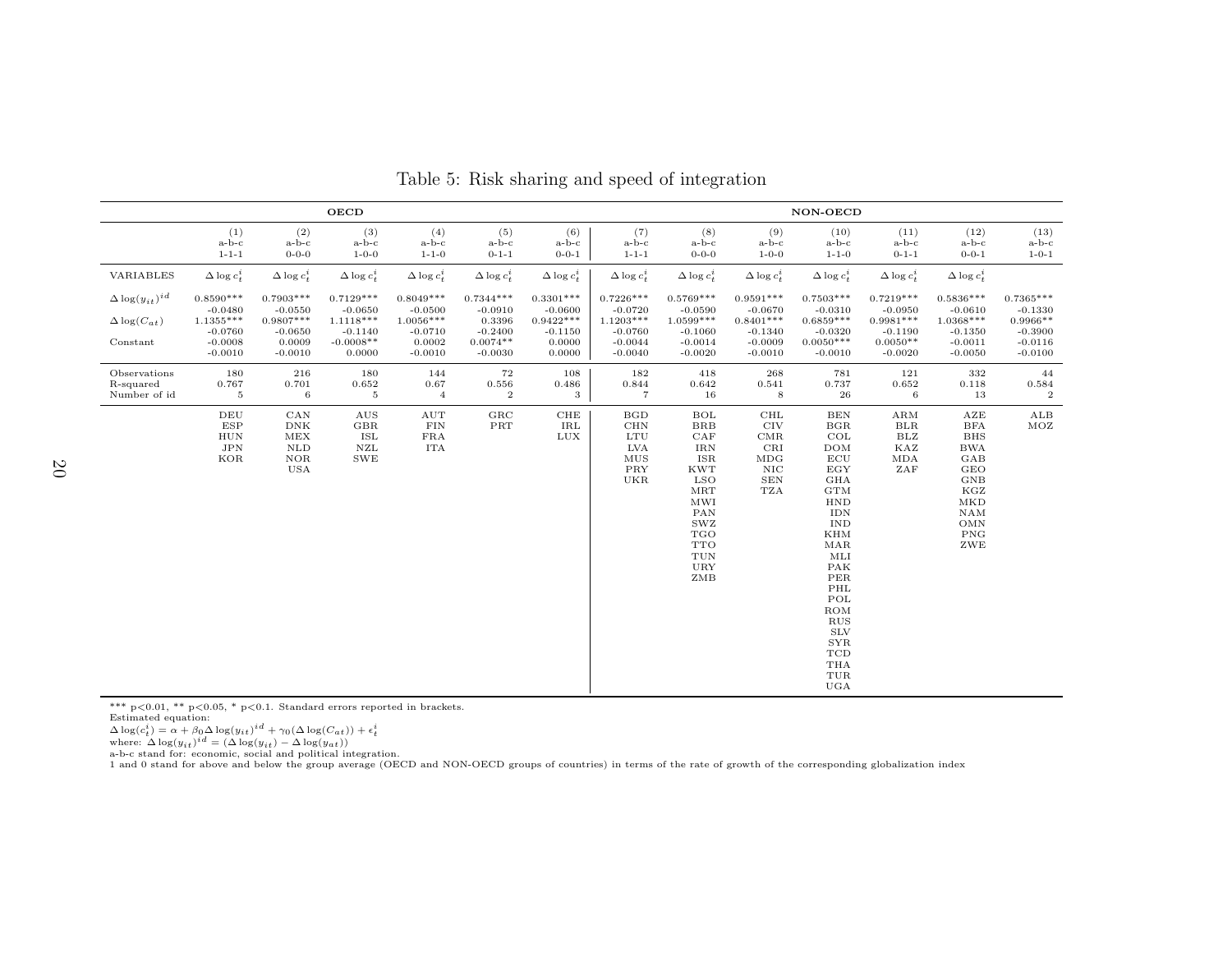| 70-07                                                               | World                   | OECD                             | LAC                                 | EAP                     | $_{\rm ECA}$                       | $\mathop{\rm EMU}\nolimits$ | $\operatorname{MNA}$    | $_{\rm NEC}$                      | SAS                      | <b>SSA</b>               |
|---------------------------------------------------------------------|-------------------------|----------------------------------|-------------------------------------|-------------------------|------------------------------------|-----------------------------|-------------------------|-----------------------------------|--------------------------|--------------------------|
| VARIABLES                                                           | $\Delta \log c_t^i$     | $\Delta \log c_t^i$              | $\Delta \log c_t^i$                 | $\Delta \log c_t^i$     | $\Delta \log c_t^i$                | $\Delta \log c_t^i$         | $\Delta \log c_t^i$     | $\Delta \log c_t^i$               | $\Delta \log c_t^i$      | $\Delta \log c_t^2$      |
| $\Delta \log(y_{it})^{id}$                                          | $0.7354***$<br>(0.0180) | (0.0240)                         | $0.7342***$ $0.8319***$<br>(0.0350) | $0.7107***$<br>(0.0630) | $0.6812***$<br>(0.0610)            | $0.7645***$<br>(0.0460)     | $0.5211***$<br>(0.0580) | $0.8628***$<br>(0.0850)           | $0.5963***$<br>(0.1350)  | $0.7330***$<br>(0.0410)  |
| $\left(oi_{it} - \overline{oi_{t}}\right) \Delta \log(y_{it})^{id}$ | $-0.0017*$<br>(0.0010)  | $-0.0084***$<br>(0.0020)         | $0.0388***$<br>(0.0060)             | 0.0042<br>(0.0060)      | $-0.0114**$<br>(0.0050)            | 0.0048<br>(0.0060)          | $-0.0135**$<br>(0.0060) | $-0.0106$<br>(0.0090)             | 0.0153<br>(0.0220)       | $-0.0194***$<br>(0.0060) |
| $\Delta \log(C_{at})$                                               | $0.8942***$<br>(0.0230) | $1.0397***$<br>(0.0370)          | $0.7142***$<br>(0.0430)             | $0.8429***$<br>(0.0670) | $1.2380***$<br>(0.1010)            | $0.9961***$<br>(0.0420)     | $0.7760***$<br>(0.0920) | $0.9225***$<br>(0.0940)           | $0.8899***$<br>(0.0750)  | $0.8316***$<br>(0.0790)  |
| $(o_{i_{1}} - \overline{o_{i_{1}}} ) \Delta \log(C_{at})$           | $0.0023*$<br>(0.0010)   | $-0.0044$<br>(0.0030)            | $0.0177**$<br>(0.0080)              | 0.0009<br>(0.0040)      | $-0.0236***-0.0013$<br>(0.0080)    | (0.0050)                    | $-0.0087$<br>(0.0120)   | $-0.0295***-0.0103$<br>(0.0110)   | (0.0150)                 | 0.0107<br>(0.0080)       |
| Constant                                                            | 0.0095<br>(0.0530)      | $-0.0093**$<br>(0.0050)          | 0.0034<br>(0.0240)                  | $-0.0185$<br>(0.0230)   | $0.0780**$<br>(0.0340)             | 0.0012<br>(0.0050)          | 0.0345<br>(0.0280)      | $-0.0101$<br>(0.0160)             | $-0.0220***$<br>(0.0080) | 0.0150<br>(0.0540)       |
| Observations                                                        | 3637                    | 900                              | 801                                 | 293                     | 293                                | 406                         | 301                     | 173                               | 104                      | 1025                     |
| Number of id                                                        | 129                     | 25                               | 26                                  | 10                      | 18                                 | 11                          | 13                      | 12                                | $\overline{4}$           | 35                       |
| 70-89                                                               | World                   | OECD                             | LAC                                 | EAP                     | ECA                                | EMU                         | MNA                     | NEC                               | SAS                      | <b>SSA</b>               |
| VARIABLES                                                           | $\Delta \log c_*^2$     | $\Delta \log c_*^2$              | $\Delta \log c_{\tau}^2$            | $\Delta \log c_t^2$     | $\Delta \log c_*^i$                | $\Delta \log c_*^i$         | $\Delta \log c_*^i$     | $\Delta \log c_{t}^{i}$           | $\Delta \log c_t^2$      | $\Delta \log c_t^2$      |
| $\Delta \log(y_{it})^{id}$                                          | $0.6966***$<br>(0.0250) | (0.0330)                         | $0.7371***$ $0.8048***$<br>(0.0540) | $0.6025***$<br>(0.0790) | $0.6812***$<br>(0.0610)            | $0.7819***$<br>(0.0660)     | $0.4322***$<br>(0.0890) | $0.8628***$<br>(0.0850)           | $0.6663***$<br>(0.1910)  | $0.7581***$<br>(0.0500)  |
| $\left(oi_{it} - \overline{oi_{t}}\right) \Delta \log(y_{it})^{id}$ | $-0.0005$<br>(0.0010)   | $-0.0020$<br>(0.0030)            | $0.0577***-0.0116$<br>(0.0100)      | (0.0090)                | $-0.0114**$<br>(0.0050)            | 0.0030<br>(0.0080)          | $-0.0254**$<br>(0.0120) | $-0.0106$<br>(0.0090)             | 0.0153<br>(0.0340)       | $-0.0311***$<br>(0.0080) |
| $\Delta \log(C_{at})$                                               | $0.7982***$<br>(0.0310) | $1.0391***$<br>(0.0460)          | $0.6686***$<br>(0.0590)             | $0.5129***$<br>(0.1000) | $1.2380***$<br>(0.1010)            | $0.9893***$<br>(0.0610)     | $0.8688***$<br>(0.1330) | $0.9225***$<br>(0.0940)           | $0.9115***$<br>(0.0830)  | $0.6219***$<br>(0.1290)  |
| $(o_{i_{1}} - \overline{o_{i_{1}}} ) \Delta \log(C_{at})$           | $0.0063***$<br>(0.0020) | 0.0009<br>(0.0040)               | 0.0119<br>(0.0140)                  | (0.0110)                | $-0.0323***-0.0236***$<br>(0.0080) | 0.0010<br>(0.0080)          | 0.0121<br>(0.0210)      | $-0.0295***-0.0822**$<br>(0.0110) | (0.0410)                 | $0.0373**$<br>(0.0180)   |
| Constant                                                            | $-0.1336$<br>(0.1500)   | $-0.0075**$                      | 0.0112<br>(0.0310)                  | 0.0200<br>(0.0170)      | $0.0780**$<br>(0.0340)             | $-0.0038$<br>(0.0080)       | 0.0165<br>(0.0160)      | $-0.0101$<br>(0.0160)             | 0.0052<br>(0.0150)       | $-0.0087$                |
| Observations                                                        | 1530                    | (0.0040)<br>475                  | 365                                 | 133                     | 293                                | 209                         | 104                     | 173                               | 41                       | (0.0450)<br>450          |
| Number of id                                                        | 94                      | 25                               | 22                                  | $\overline{7}$          | 18                                 | 11                          | 8                       | 12                                | 3                        | 31                       |
| 90-07                                                               | World                   | OECD                             | $_{\rm LAC}$                        | EAP                     | ECA                                | EMU                         | MNA                     | $_{\rm NEC}$                      | SAS                      | <b>SSA</b>               |
| VARIABLES                                                           | $\Delta \log c_t^i$     | $\Delta \log c_t^i$              | $\Delta \log c_t^i$                 | $\Delta \log c_t^i$     | $\Delta \log c_t^i$                | $\Delta \log c_t^i$         | $\Delta \log c_t^i$     | $\Delta \log c_t^i$               | $\Delta \log c_t^i$      | $\Delta \log c_t^2$      |
|                                                                     |                         |                                  |                                     |                         |                                    |                             |                         |                                   |                          |                          |
| $\Delta \log(y_{it})^{id}$                                          | $0.8034***$<br>(0.0240) | (0.0360)                         | $0.7321***$ 0.9438***<br>(0.0430)   | $0.6003***$<br>(0.1280) | $0.6812***$<br>(0.0610)            | $0.6450***$<br>(0.0610)     | $0.6698***$<br>(0.0670) | $0.8628***$<br>(0.0850)           | 0.3388*<br>(0.1730)      | $0.7264***$<br>(0.0630)  |
| $\overline{(oi_{it} - \overline{oi_t})} \Delta \log(u_{it})^{id}$   |                         | $-0.0032***-0.0230***$ 0.0104*   |                                     | $0.0234**$              | $-0.0114**$                        | $-0.0238**$                 | $-0.0080$               | $-0.0106$                         | $0.0893**$               | $-0.0030$                |
|                                                                     | (0.0010)                | (0.0030)                         | (0.0060)                            | (0.0100)                | (0.0050)                           | (0.0100)                    | (0.0080)                | (0.0090)                          | (0.0400)                 | (0.0080)                 |
| $\Delta \log(C_{at})$                                               | $0.9480***$             |                                  | $1.0518***$ $0.8139***$             | $0.8802***$             | $1.2380***$                        | $0.9252***$                 | $0.7205***$             | $0.9225***$                       | $0.3432**$               | $0.8866***$              |
| $(o_{i_{1}} - \overline{o_{i_{1}}} ) \Delta \log(C_{at})$           | (0.0300)<br>$-0.0015$   | (0.0780)<br>$-0.0262***$ 0.0129* | (0.0580)                            | (0.0830)<br>$-0.0016$   | (0.1010)<br>$-0.0236***$           | (0.0620)<br>0.0083          | (0.1110)<br>$-0.0276*$  | (0.0940)<br>$-0.0295***$          | (0.1730)<br>$0.0863***$  | (0.0860)<br>0.0104       |
|                                                                     | (0.0020)                | (0.0080)                         | (0.0080)                            | (0.0070)                | (0.0080)                           | (0.0080)                    | (0.0150)                | (0.0110)                          | (0.0240)                 | (0.0070)                 |
| Constant                                                            | 0.0476                  | $-0.0261***$ 0.0034              |                                     | $0.0307**$              | $0.0780**$                         | $0.0066**$                  | 0.0422                  | $-0.0101$                         | 0.0044                   | $-0.0150$                |
|                                                                     | (0.0490)                | (0.0060)                         | (0.0220)                            | (0.0140)                | (0.0340)                           | (0.0030)                    | (0.0280)                | (0.0160)                          | (0.0100)                 | (0.0210)                 |
| Observations<br>Number of id                                        | 2107<br>129             | 425<br>25                        | 413<br>26                           | 153<br>10               | 293<br>18                          | 186<br>11                   | 189<br>13               | 173<br>12                         | 60<br>$\overline{4}$     | 544<br>35                |
|                                                                     |                         |                                  |                                     |                         |                                    |                             |                         |                                   |                          |                          |

Table 6: Internation risk sharing and overall index of Globalization

\*\*\* p<0.01, \*\* p<0.05, \* p<0.1. Standard errors reported in brackets.<br>
Estimated equation:<br>  $\Delta \log(c_t^i) = \alpha + \beta_0 \Delta \log(y_{it})^{id} + \beta_1 (oi_{it} - \overline{oi_t}) \Delta \log(y_{it})^{id} + \gamma_0 (\Delta \log(C_{at})) + \gamma_1 (oi_{it} - \overline{oi_t}) (\Delta \log(C_{at})) + \epsilon_t^i$ <br>  $\Delta \log(v_{it})^i = (\Delta \log(y_{it})^i -$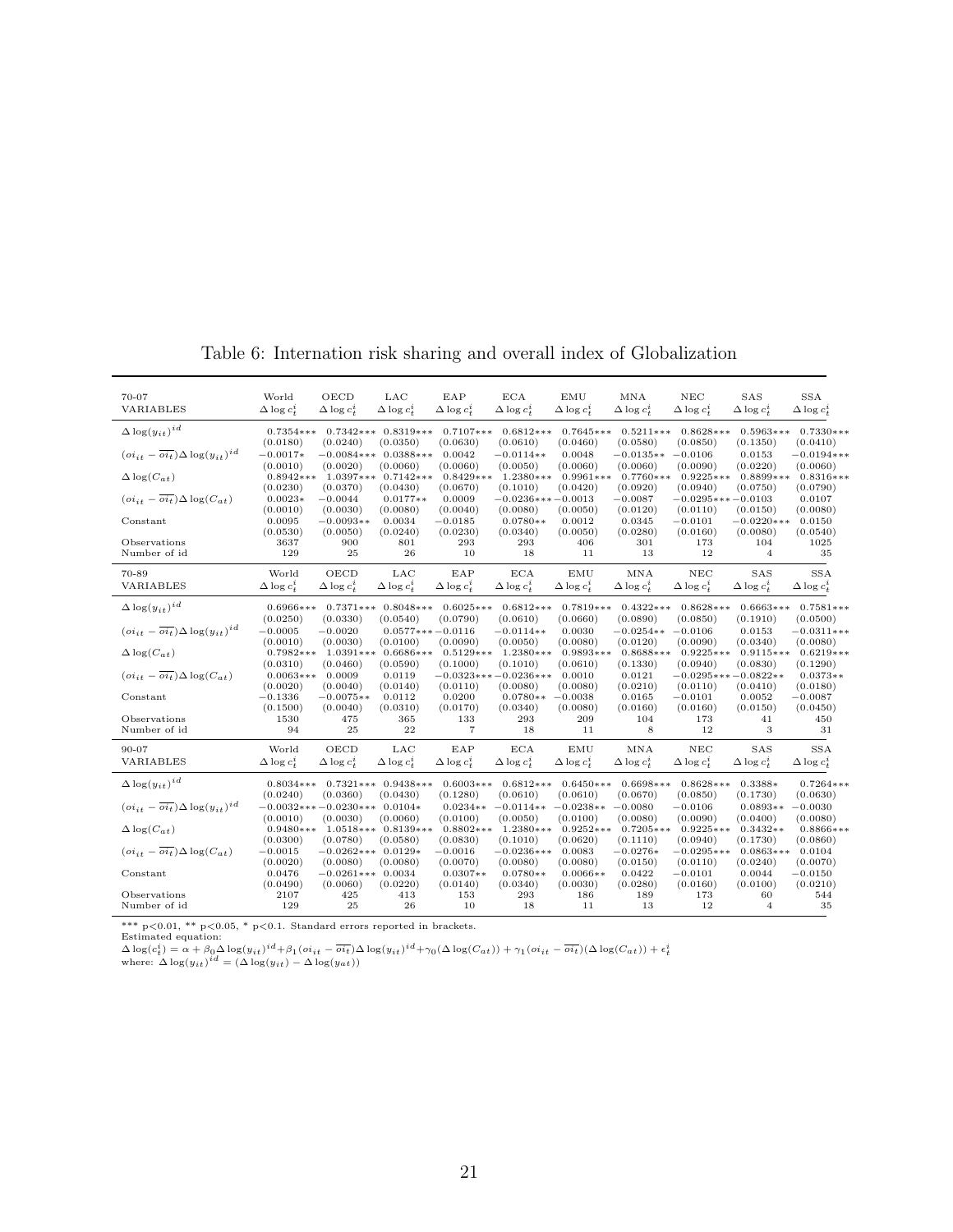|           | Table 7: International risk sharing and economic, social and political globalization between |  |  |  |  |
|-----------|----------------------------------------------------------------------------------------------|--|--|--|--|
| $70 - 07$ |                                                                                              |  |  |  |  |

| VARIABLES                                            | World               | OECD                  | LAC                     | EAP                 | <b>ECA</b>              | EMU                            | <b>MNA</b>            | NEC                 | <b>SAS</b>                         | SSA                   |
|------------------------------------------------------|---------------------|-----------------------|-------------------------|---------------------|-------------------------|--------------------------------|-----------------------|---------------------|------------------------------------|-----------------------|
|                                                      | $\Delta \log c_*^i$ | $\Delta \log c_*^i$   | $\Delta \log c_*^i$     | $\Delta \log c_*^i$ | $\Delta \log c_*^i$     | $\Delta \log c_*^i$            | $\Delta \log c_*^i$   | $\Delta \log c_t^i$ | $\Delta \log c_*^i$                | $\Delta \log c_t^i$   |
| $\Delta \log(y_{it})^{id}$                           | $0.6958***$         | $0.7233***$           | $0.8500***$             | $0.6375***$         | $0.6831***$             | $0.7679***$                    | $0.4167***$           | $0.9388***$         | $0.6683*$                          | $0.6909***$           |
|                                                      | (0.0230)            | (0.0250)              | (0.0540)                | (0.1180)            | (0.0580)                | (0.0430)                       | (0.1020)              | (0.0920)            | (0.3670)                           | (0.0480)              |
| $(a_{it} - \overline{a_t}) \Delta \log(y_{it})^{id}$ | $-0.0055***$        | $-0.0080***$          | 0.0028                  | $-0.0062$           | $-0.0020$               | $-0.0200***$                   | 0.0009                | 0.0069              | $-0.0908*$                         | $-0.0080$             |
|                                                      | (0.0020)            | (0.0030)              | (0.0040)                | (0.0070)            | (0.0070)                | (0.0050)                       | (0.0090)              | (0.0100)            | (0.0540)                           | (0.0050)              |
| $(b_{it} - \overline{b_t}) \Delta \log(y_{it})^{id}$ | 0.0009<br>(0.0010)  | $-0.0021$<br>(0.0020) | $0.0191***$<br>(0.0040) | 0.0075<br>(0.0080)  | $0.0161***$<br>(0.0060) | $0.0163***-0.0128$<br>(0.0040) | (0.0090)              | 0.0013<br>(0.0100)  | 0.0412<br>(0.0360)                 | $-0.0101$<br>(0.0060) |
| $(c_{it} - \overline{c_t}) \Delta \log(y_{it})^{id}$ | $0.0026***$         | 0.0017                | $0.0101***$             | 0.0032              | $-0.0034$               | 0.0012                         | 0.0064                | $-0.0125***$        | 0.0132                             | 0.0030                |
|                                                      | (0.0010)            | (0.0020)              | (0.0030)                | (0.0060)            | (0.0020)                | (0.0040)                       | (0.0060)              | (0.0040)            | (0.0100)                           | (0.0030)              |
| $\Delta \log(C_{at})$                                | $0.8921***$         | $1.0591***$           | $0.7158***$             | $0.6978***$         | $1.1959***$             | $1.0233***$                    | $0.8929***$           | $0.9861***$         | $1.6870***$                        | $0.8380***$           |
|                                                      | (0.0340)            | (0.0390)              | (0.0780)                | (0.1280)            | (0.1090)                | (0.0460)                       | (0.2620)              | (0.1120)            | (0.2730)                           | (0.0880)              |
| $(a_{it} - \overline{a_t}) \Delta \log(C_{at})$      | 0.0026              | 0.0021                | 0.0013                  | $-0.0107$           | 0.0070                  | 0.0055                         | $-0.0070$             | $-0.0184*$          | $-0.0027$                          | 0.0110                |
|                                                      | (0.0020)            | (0.0030)              | (0.0060)                | (0.0070)            | (0.0090)                | (0.0040)                       | (0.0140)              | (0.0100)            | (0.0240)                           | (0.0070)              |
| $(b_{it} - \overline{b_t}) \Delta \log(C_{at})$      | 0.0004              | $-0.0039$             | $0.0113**$              | 0.0011              | 0.0014                  | $-0.0041$                      | 0.0006                | 0.0110              | 0.0106                             | $-0.0057$             |
|                                                      | (0.0020)            | (0.0030)              | (0.0060)                | (0.0050)            | (0.0090)                | (0.0030)                       | (0.0150)              | (0.0170)            | (0.0120)                           | (0.0090)              |
| $(c_{it} - \overline{c_t}) \Delta \log(C_{at})$      | 0.0009<br>(0.0010)  | $-0.0017$<br>(0.0020) | 0.0060<br>(0.0040)      | 0.0056<br>(0.0050)  | $-0.0029$<br>(0.0040)   | $-0.0041*$<br>(0.0020)         | $-0.0055$<br>(0.0120) | (0.0060)            | $-0.0178***-0.0285***$<br>(0.0090) | 0.0050<br>(0.0060)    |
| Constant                                             | $-0.0265$           | $-0.0089*$            | $-0.0120$               | 0.0099              | $-0.0001$               | $0.0027*$                      | 0.0036                | 0.0199              | 0.0043                             | $-0.0274$             |
|                                                      | (0.0360)            | (0.0050)              | (0.0100)                | (0.0110)            | (0.0230)                | (0.0010)                       | (0.0180)              | (0.0180)            | (0.0090)                           | (0.0350)              |
| Observations                                         | 3342                | 900                   | 720                     | 286                 | 276                     | 406                            | 271                   | 173                 | 95                                 | 874                   |
| Number of id                                         | 114                 | 25                    | 23                      | 9                   | 17                      | 11                             | 10                    | 12                  | 3                                  | 29                    |

\*\*\* p<0.01, \*\* p<0.05, \* p<0.1. Standard errors reported in brackets.

 $\begin{array}{l} \Delta \log(c_t^i) = \alpha + \beta_0 \Delta \log(y_{it})^{id} + \beta_1 (a_{it} - \overline{a_t}) \Delta \log(y_{it})^{id} + \beta_2 (b_{it} - \overline{b_t}) \Delta \log(y_{it})^{id} + \beta_3 (c_{it} - \overline{c_t}) \Delta \log(y_{it})^{id} + \gamma_0 (\Delta \log(C_{at})) + \\ + \gamma_1 (a_{it} - \overline{a_t}) (\Delta \log(C_{at})) + \gamma_2 (b_{it} - \overline{b_t}) (\Delta \log(C_{at})) + \gamma_3 (c_{it} - \overline{c_t}) (\Delta \log(C_{at})) + \epsilon_t^$ 

|       | Table 8: International risk sharing and economic, social and political globalization between |  |  |  |
|-------|----------------------------------------------------------------------------------------------|--|--|--|
| 70-89 |                                                                                              |  |  |  |

| VARIABLES                                            | World                  | OECD                  | LAC                            | EAP                   | ECA                     | EMU                            | MNA                    | NEC                      | SAS                               | SSA                     |
|------------------------------------------------------|------------------------|-----------------------|--------------------------------|-----------------------|-------------------------|--------------------------------|------------------------|--------------------------|-----------------------------------|-------------------------|
|                                                      | $\Delta \log c_t^i$    | $\Delta \log c_t^i$   | $\Delta \log c_t^i$            | $\Delta \log c_t^i$   | $\Delta \log c_t^i$     | $\Delta \log c_t^2$            | $\Delta \log c_t^i$    | $\Delta \log c_t^i$      | $\Delta \log c_t^i$               | $\Delta \log c_t^i$     |
| $\Delta \log(y_{it})^{id}$                           | $0.6635***$            | $0.7326***$           | $0.7694***$                    | $0.6983***$           | $0.6831***$             | $0.7279***$                    | $0.5260***$            | $0.9388***$              | 3.2387                            | $0.7564***$             |
|                                                      | (0.0400)               | (0.0340)              | (0.1050)                       | (0.1500)              | (0.0580)                | (0.0620)                       | (0.1600)               | (0.0920)                 | (2.3230)                          | (0.0600)                |
| $(a_{it} - \overline{a_t}) \Delta \log(y_{it})^{id}$ | $-0.0054**$            | $-0.0085**$           | 0.0079                         | $-0.0049$             | $-0.0020$               | $-0.0245***$                   | 0.0117                 | 0.0069                   | $-0.1145$                         | $-0.0122*$              |
|                                                      | (0.0030)               | (0.0040)              | (0.0080)                       | (0.0110)              | (0.0070)                | (0.0060)                       | (0.0160)               | (0.0100)                 | (0.1570)                          | (0.0070)                |
| $(b_{it} - \overline{b_t}) \Delta \log(y_{it})^{id}$ | $-0.0009$<br>(0.0020)  | 0.0035<br>(0.0030)    | $0.0293***$<br>(0.0090)        | 0.0001<br>(0.0160)    | $0.0161***$<br>(0.0060) | $0.0193***-0.0260$<br>(0.0050) | (0.0160)               | 0.0013<br>(0.0100)       | 0.2893<br>(0.2570)                | $-0.0171**$<br>(0.0090) |
| $(c_{it} - \overline{c_t}) \Delta \log(y_{it})^{id}$ | $0.0035**$<br>(0.0020) | 0.0002<br>(0.0030)    | $0.0204***-0.0123$<br>(0.0070) | (0.0100)              | $-0.0034$<br>(0.0020)   | $-0.0032$<br>(0.0050)          | $-0.0200*$<br>(0.0110) | $-0.0125***$<br>(0.0040) | 0.0182<br>(0.0210)                | 0.0000<br>(0.0040)      |
| $\Delta \log(C_{at})$                                | $0.7357***$            | $1.0573***$           | $0.6524***$                    | $0.4150**$            | $1.1959***$             | $1.0932***$                    | $1.3041***$            | $0.9861***$              | 4.2907***                         | $0.6008***$             |
|                                                      | (0.0590)               | (0.0500)              | (0.1350)                       | (0.1870)              | (0.1090)                | (0.0700)                       | (0.3770)               | (0.1120)                 | (1.5790)                          | (0.1470)                |
| $(a_{it} - \overline{a_t}) \Delta \log(C_{at})$      | $0.0059*$              | 0.0049                | 0.0054                         | $-0.0056$             | 0.0070                  | $0.0158**$                     | $-0.0060$              | $-0.0184*$               | 0.0040                            | $0.0249*$               |
|                                                      | (0.0030)               | (0.0050)              | (0.0080)                       | (0.0110)              | (0.0090)                | (0.0070)                       | (0.0240)               | (0.0100)                 | (0.0810)                          | (0.0130)                |
| $(b_{it} - \overline{b_t}) \Delta \log(C_{at})$      | $-0.0018$              | $-0.0016$             | 0.0037                         | $-0.0246*$            | 0.0014                  | $-0.0098**$                    | 0.0248                 | 0.0110                   | 0.2437                            | $-0.0005$               |
|                                                      | (0.0030)               | (0.0040)              | (0.0100)                       | (0.0140)              | (0.0090)                | (0.0050)                       | (0.0230)               | (0.0170)                 | (0.1640)                          | (0.0260)                |
| $(c_{it} - \overline{c_t}) \Delta \log(C_{at})$      | $0.0047**$<br>(0.0020) | $-0.0013$<br>(0.0030) | 0.0048<br>(0.0080)             | $-0.0027$<br>(0.0130) | $-0.0029$<br>(0.0040)   | $-0.0079**$<br>(0.0040)        | $-0.0157$<br>(0.0200)  | (0.0060)                 | $-0.0178***-0.0312**$<br>(0.0150) | 0.0084<br>(0.0140)      |
| Constant                                             | 0.0170                 | $-0.0099$             | $-0.0195$                      | $0.0400**$            | $-0.0001$               | $-0.0119**$                    | $-0.0032$              | 0.0199                   | $-0.0385*$                        | $-0.0193$               |
|                                                      | (0.0400)               | (0.0070)              | (0.0290)                       | (0.0160)              | (0.0230)                | (0.0050)                       | (0.0240)               | (0.0180)                 | (0.0200)                          | (0.0400)                |
| Observations                                         | 1439                   | 475                   | 329                            | 133                   | 276                     | 209                            | 104                    | 173                      | 41                                | 395                     |
| Number of id                                         | 86                     | 25                    | 19                             | 7                     | 17                      | 11                             | 8                      | 12                       | 3                                 | 26                      |

\*\*\* p<0.01, \*\* p<0.05, \* p<0.1. Standard errors reported in brackets. Estimated equation:

 $\begin{array}{l} \Delta \log(\epsilon_{t}^{i})=\alpha+\beta_{0} \Delta \log(y_{it})^{id}+\beta_{1}(a_{it}-\overline{a_{t}}) \Delta \log(y_{it})^{id}+\beta_{2}(b_{it}-\overline{b_{t}}) \Delta \log(y_{it})^{id}+\beta_{3}(c_{it}-\overline{c_{t}}) \Delta \log(y_{it})^{id}+\gamma_{0}(\Delta \log(c_{at}))+\\+\gamma_{1}(a_{it}-\overline{a_{t}})(\Delta \log(c_{at}))+\gamma_{2}(b_{it}-\overline{b_{t}})(\Delta \log(c_{at}))+\gamma_{3}(c_{it}-\overline{c_{t}})(\Delta \log(c_{at}))+$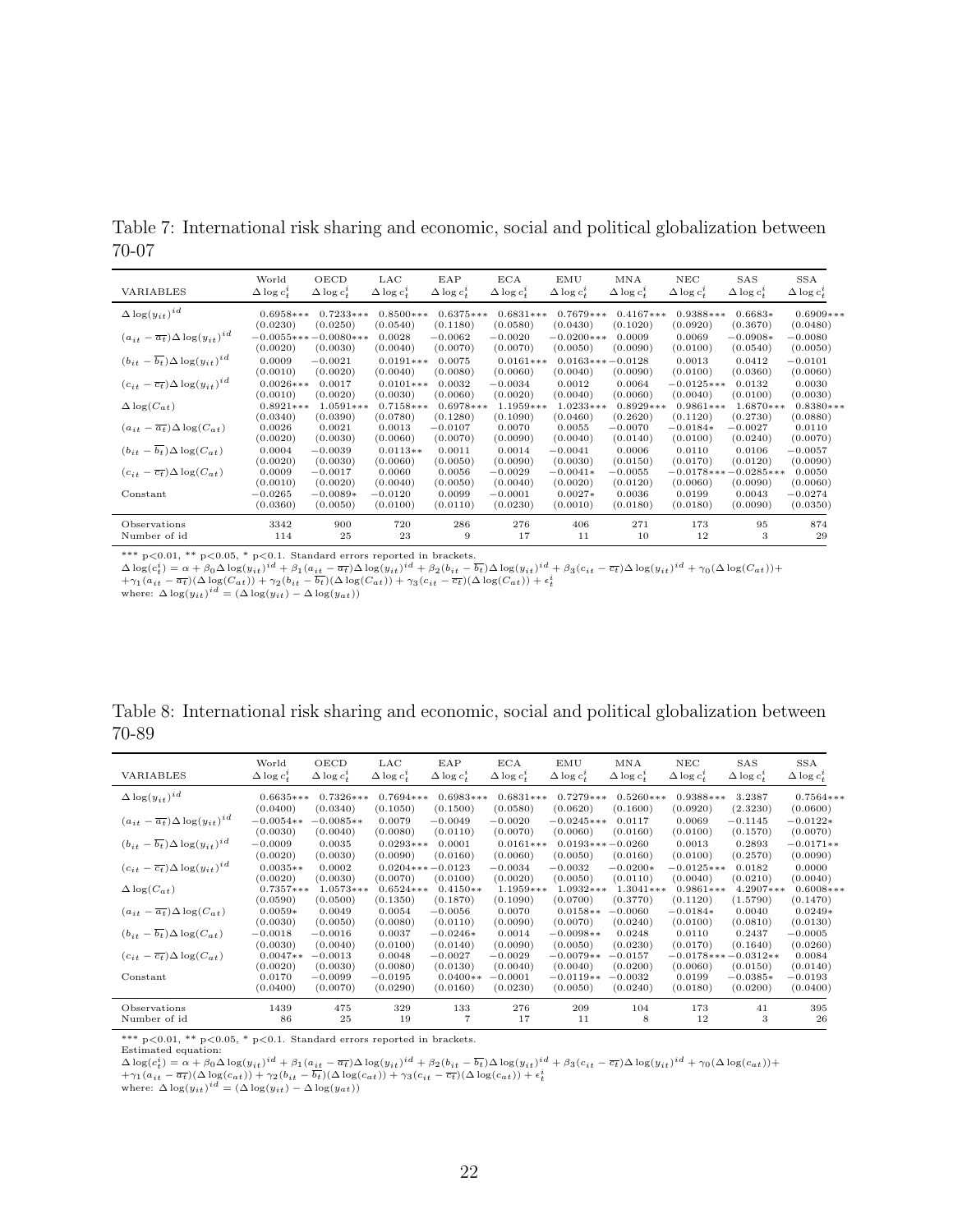Table 9: International risk sharing and economic, social and political globalization between 90-07

| VARIABLES                                            | World                   | OECD                   | LAC                    | EAP                   | <b>ECA</b>            | EMU                             | MNA                   | NEC                               | SAS                   | SSA                    |
|------------------------------------------------------|-------------------------|------------------------|------------------------|-----------------------|-----------------------|---------------------------------|-----------------------|-----------------------------------|-----------------------|------------------------|
|                                                      | $\Delta \log c_t^2$     | $\Delta \log c_t^i$    | $\Delta \log c_t^2$    | $\Delta \log c_t^2$   | $\Delta \log c_t^2$   | $\Delta \log c_t^2$             | $\Delta \log c_t^i$   | $\Delta \log c_t^2$               | $\Delta \log c_t^2$   | $\Delta \log c_t^2$    |
| $\Delta \log(y_{it})^{id}$                           | $0.7641***$             | $0.7382***$            | $0.9009***$            | $0.5977***$           | $0.6831***$           | $0.7132***$                     | $0.4687***$           | $0.9388***$                       | 0.2366                | $0.6732***$            |
| $(a_{it} - \overline{a_t}) \Delta \log(y_{it})^{id}$ | (0.0270)<br>$-0.0038*$  | (0.0370)<br>$-0.0024$  | (0.0570)<br>$-0.0082*$ | (0.1770)<br>$-0.0087$ | (0.0580)<br>$-0.0020$ | (0.0660)<br>$-0.0217***-0.0063$ | (0.1180)              | (0.0920)<br>0.0069                | (1.3220)<br>$-0.0523$ | (0.0680)<br>0.0132     |
| $(b_{it} - \overline{b_t}) \Delta \log(y_{it})^{id}$ | (0.0020)                | (0.0040)               | (0.0050)               | (0.0120)              | (0.0070)              | (0.0070)                        | (0.0110)              | (0.0100)                          | (0.0480)              | (0.0080)               |
|                                                      | $-0.0005$               | $-0.0176***$           | $0.0093**$             | $0.0170**$            | $0.0161***$           | 0.0098                          | $-0.0032$             | 0.0013                            | 0.0584                | $-0.0186**$            |
|                                                      | (0.0020)                | (0.0040)               | (0.0040)               | (0.0080)              | (0.0060)              | (0.0110)                        | (0.0090)              | (0.0100)                          | (0.0450)              | (0.0080)               |
| $(c_{it} - \overline{c_t}) \Delta \log(y_{it})^{id}$ | $0.0031***$<br>(0.0010) | 0.0007<br>(0.0040)     | $0.0048*$<br>(0.0030)  | 0.0070<br>(0.0070)    | $-0.0034$<br>(0.0020) | 0.0082<br>(0.0140)              | (0.0060)              | $0.0165***-0.0125***$<br>(0.0040) | 0.0333<br>(0.0490)    | $0.0107**$<br>(0.0050) |
| $\Delta \log(C_{at})$                                | $0.9573***$             | $1.0370***$            | $0.8348***$            | $0.6632***$           | $1.1959***$           | $0.9386***$                     | $0.7812**$            | $0.9861***$                       | 1.3409**              | $0.8182***$            |
|                                                      | (0.0410)                | (0.0830)               | (0.0790)               | (0.1760)              | (0.1090)              | (0.0620)                        | (0.3200)              | (0.1120)                          | (0.6720)              | (0.0980)               |
| $(a_{it} - \overline{a_t}) \Delta \log(C_{at})$      | $-0.0032$               | $-0.0125$              | $-0.0018$              | $-0.0169**$           | 0.0070                | $-0.0014$                       | 0.0090                | $-0.0184*$                        | 0.0342                | 0.0114                 |
|                                                      | (0.0020)                | (0.0080)               | (0.0050)               | (0.0080)              | (0.0090)              | (0.0070)                        | (0.0140)              | (0.0100)                          | (0.0240)              | (0.0070)               |
| $(b_{it} - \overline{b_t}) \Delta \log(C_{at})$      | 0.0022                  | $-0.0039$              | $0.0144**$             | 0.0019                | 0.0014                | 0.0027                          | $-0.0327*$            | 0.0110                            | $0.0396*$             | $-0.0112$              |
| $(c_{it} - \overline{c_t}) \Delta \log(C_{at})$      | (0.0020)<br>$-0.0005$   | (0.0090)<br>$-0.0134*$ | (0.0060)<br>0.0042     | (0.0050)<br>0.0083    | (0.0090)<br>$-0.0029$ | (0.0100)<br>0.0080              | (0.0200)<br>$-0.0138$ | (0.0170)<br>$-0.0178***-0.0135$   | (0.0210)              | (0.0080)<br>$0.0123**$ |
| Constant                                             | (0.0020)                | (0.0070)               | (0.0040)               | (0.0060)              | (0.0040)              | (0.0130)                        | (0.0120)              | (0.0060)                          | (0.0240)              | (0.0050)               |
|                                                      | 0.0037                  | $-0.0249***$           | 0.0045                 | $0.0390**$            | $-0.0001$             | $0.0073**$                      | 0.0090                | 0.0199                            | 0.0032                | $0.0279***$            |
|                                                      | (0.0280)                | (0.0060)               | (0.0050)               | (0.0190)              | (0.0230)              | (0.0030)                        | (0.0200)              | (0.0180)                          | (0.0040)              | (0.0070)               |
| Observations                                         | 1903                    | 425                    | 371                    | 146                   | 276                   | 186                             | 159                   | 173                               | 51                    | 453                    |
| Number of id                                         | 114                     | 25                     | 23                     | 9                     | 17                    | 11                              | 10                    | 12                                | 3                     | 29                     |

\*\*\* p<0.01, \*\* p<0.05, \* p<0.1. Standard errors reported in brackets. Estimated equation:

 $\begin{array}{l} \Delta \log(c_t^i) = \alpha + \beta_0 \Delta \log(y_{it})^{id} + \beta_1 (a_{it} - \overline{a_t}) \Delta \log(y_{it})^{id} + \beta_2 (b_{it} - \overline{b_t}) \Delta \log(y_{it})^{id} + \beta_3 (c_{it} - \overline{c_t}) \Delta \log(y_{it})^{id} + \gamma_0 (\Delta \log(C_{at})) + \\ + \gamma_1 (a_{it} - \overline{a_t}) (\Delta \log(C_{at})) + \gamma_2 (b_{it} - \overline{b_t}) (\Delta \log(C_{at})) + \gamma_3 (c_{it} - \overline{c_t}) (\Delta \log(C_{at})) + \epsilon_t^$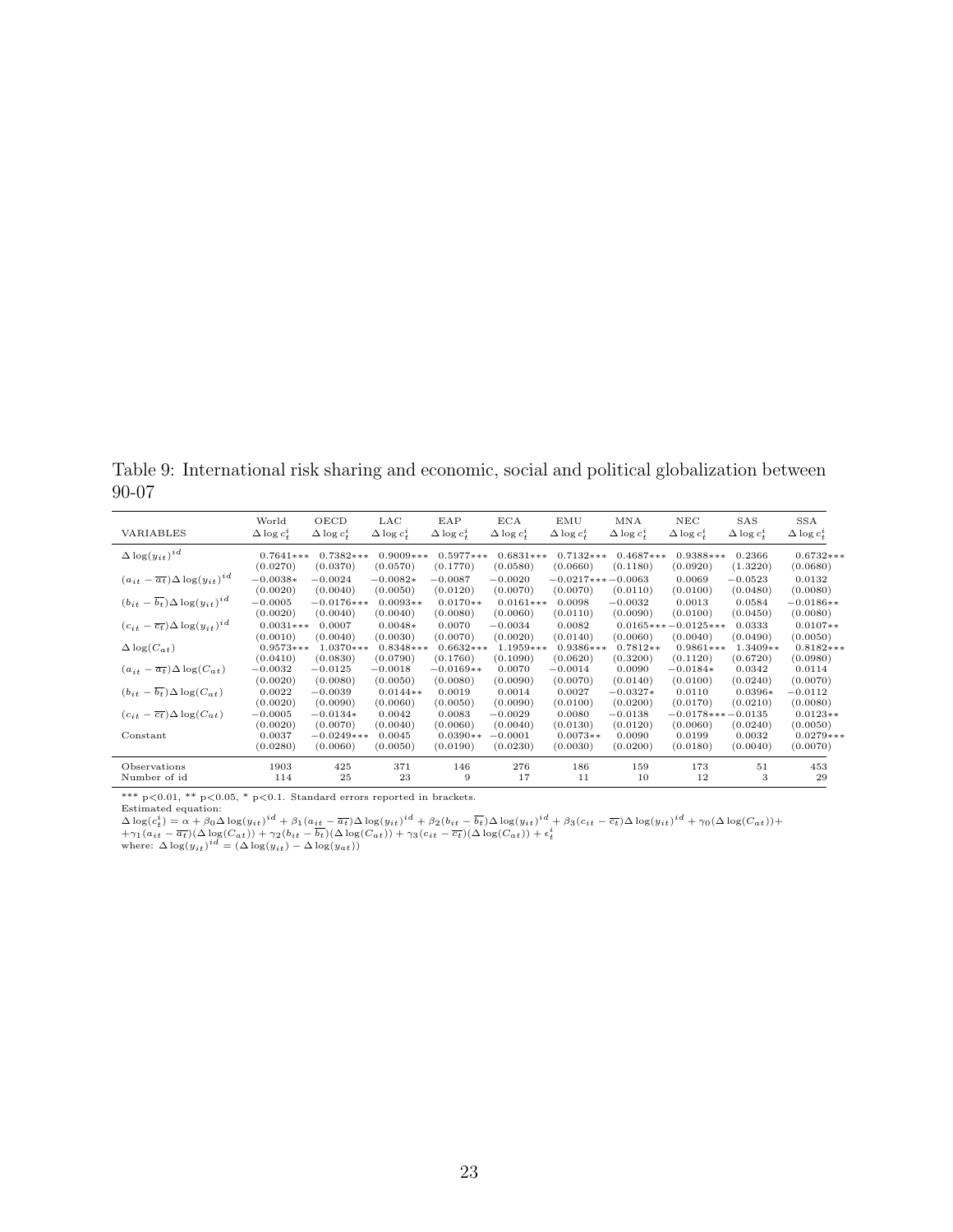Table 10: International risk sharing and disaggregated measure of globalization (actual flows, restriction, information flows, personal contacts, cultural proximity, political integration) between 70-07

|                                                           | World                 | OECD                   | LAC                 | EAP                 | <b>ECA</b>            | EMU                   | MNA                   | $_{\rm NEC}$             | SAS                     | <b>SSA</b>            |
|-----------------------------------------------------------|-----------------------|------------------------|---------------------|---------------------|-----------------------|-----------------------|-----------------------|--------------------------|-------------------------|-----------------------|
| VARIABLES                                                 | $\Delta \log c_t^2$   | $\Delta \log c_t^2$    | $\Delta \log c_t^2$ | $\Delta \log c_t^2$ | $\Delta \log c_t^i$   | $\Delta \log c_t^i$   | $\Delta \log c_t^2$   | $\Delta \log c_t^2$      | $\Delta \log c_t^2$     | $\Delta \log c_t^i$   |
| $\Delta \log(y_{it})^{id}$                                | $0.7012***$           | $0.7405***$            | $0.9151***$         | $0.7935***$         | $0.7144***$           | $0.7403***$           | $0.4390***$           | $0.8266***$              | 0.6342                  | $0.7414***$           |
|                                                           | (0.0250)              | (0.0250)               | (0.0680)            | (0.1730)            | (0.0600)              | (0.0450)              | (0.1060)              | (0.0820)                 | (0.6740)                | (0.0550)              |
| $(ai_{it} - \overline{ai_t}) \Delta \log(y_{it})^{id}$    | $-0.0017$             | $-0.0011$              | $-0.0035$           | $-0.0049$           | $-0.0054$             | $-0.0100***-0.0040$   |                       | $-0.0175$                | $-0.0689$               | $-0.0025$             |
|                                                           | (0.0010)              | (0.0020)               | (0.0030)            | (0.0060)            | (0.0070)              | (0.0040)              | (0.0060)              | (0.0120)                 | (0.0460)                | (0.0050)              |
| $(ai_{it} - \overline{ai_{it}}) \Delta \log(y_{it})^{id}$ | $-0.0003$             | $-0.0020$              | 0.0040              | 0.0046              | 0.0006                | $-0.0039$             | 0.0045                | $0.0158*$                | 0.0191                  | $-0.0049$             |
|                                                           | (0.0010)              | (0.0030)               | (0.0040)            | (0.0110)            | (0.0060)              | (0.0090)              | (0.0060)              | (0.0090)                 | (0.0550)                | (0.0050)              |
| $(b_{ijt} - \overline{bi_t}) \Delta \log(y_{it})^{id}$    |                       | $-0.0040***-0.0102***$ |                     | $0.0111***-0.0001$  | $0.0161*$             | $-0.0013$             | 0.0010                | $-0.0088$                | 0.0607                  | $-0.0014$             |
|                                                           | (0.0020)              | (0.0030)               | (0.0040)            | (0.0110)            | (0.0080)              | (0.0080)              | (0.0070)              | (0.0070)                 | (0.0450)                | (0.0060)              |
| $(bii_{it} - \overline{bii_t}) \Delta \log(y_{it})^{id}$  | $0.0048***$           | 0.0044                 | $0.0092**$          | 0.0096              | $0.0155***$           | $0.0141***-0.0046$    |                       | $0.0322***$              | $-0.0173$               | $-0.0042$             |
|                                                           | (0.0020)              | (0.0030)               | (0.0040)            | (0.0090)            | (0.0060)              | (0.0050)              | (0.0080)              | (0.0080)                 | (0.0670)                | (0.0040)              |
| $(biii_{it} - \overline{biii_t})\Delta \log(y_{it})^{id}$ | $-0.0010$             | 0.0003                 | 0.0008              | $-0.0046$           | $-0.0107***$          | $0.0039**$            | $-0.0106**$           | $-0.0092**$              | 0.0348                  | $0.0261*$             |
|                                                           | (0.0010)              | (0.0010)               | (0.0030)            | (0.0050)            | (0.0040)              | (0.0020)              | (0.0050)              | (0.0040)                 | (0.0270)                | (0.0150)              |
| $(c_{it}-\overline{c_{t}})\Delta \log(y_{it})^{id}$       | 0.0016                | 0.0016                 |                     | $0.0114***-0.0009$  | $-0.0012$             | $-0.0018$             | 0.0110                | $-0.0172***$             | 0.0028                  | 0.0001                |
|                                                           | (0.0010)              | (0.0020)               | (0.0040)            | (0.0090)            | (0.0030)              | (0.0050)              | (0.0070)              | (0.0060)                 | (0.0160)                | (0.0050)              |
| $\Delta \log(C_{at})$                                     | $0.9102***$           | $1.0394***$            | $0.6609***$         | $0.5767***$         | $1.2407***$           | $1.0271***$           | $1.2551***$           | $0.9748***$              | $2.5329***$             | $0.8497***$           |
|                                                           | (0.0390)              | (0.0420)               | (0.0990)            | (0.1660)            | (0.1150)              | (0.0470)              | (0.2880)              | (0.0960)                 | (0.5060)                | (0.1090)              |
| $(ai_{it} - \overline{ai_{t}}) \Delta \log(C_{at})$       | $-0.0017$             | $-0.0010$              | 0.0048              | $-0.0067$           | $-0.0012$             | 0.0031                | $-0.0089$             | 0.0074                   | 0.0093                  | 0.0058                |
|                                                           | (0.0010)              | (0.0020)               | (0.0040)            | (0.0050)            | (0.0080)              | (0.0030)              | (0.0090)              | (0.0110)                 | (0.0140)                | (0.0080)              |
| $(ai_{ijt} - \overline{ai_{it}}) \Delta \log(C_{at})$     | $0.0048***$           | 0.0045                 | $-0.0008$           | 0.0005              | $-0.0003$             | 0.0079                | 0.0151                | $-0.0236***$             | $-0.0058$               | 0.0037                |
|                                                           | (0.0020)              | (0.0030)               | (0.0040)            | (0.0080)            | (0.0070)              | (0.0070)              | (0.0100)              | (0.0080)                 | (0.0230)                | (0.0070)              |
| $(bi_{it} - \overline{bi_{t}}) \Delta \log(C_{at})$       | 0.0006                | 0.0039                 | $-0.0027$           | $-0.0068$           | $-0.0068$             | $-0.0078$             | $-0.0117$             | 0.0106                   | $0.0568**$              | 0.0031                |
|                                                           | (0.0020)              | (0.0030)               | (0.0040)            | (0.0080)            | (0.0140)              | (0.0060)              | (0.0120)              | (0.0130)                 | (0.0280)                | (0.0110)              |
| $(bii_{it} - \overline{bii_t})\Delta \log(C_{at})$        | 0.0014                | 0.0000                 | $0.0078**$          | 0.0048              | 0.0113                | 0.0016                | $0.0188*$             | 0.0120                   | $-0.0010$               | $-0.0054$             |
|                                                           | (0.0020)              | (0.0030)               | (0.0040)            | (0.0070)            | (0.0100)              | (0.0040)              | (0.0110)              | (0.0100)                 | (0.0200)                | (0.0090)              |
| $(biii_{it} - \overline{biii_{t}}) \Delta \log(C_{at})$   |                       | $-0.0020***-0.0023**$  | 0.0022              | $-0.0017$           | $-0.0070$             | $-0.0022$             | $-0.0015$             | $-0.0068$                | 0.0071                  | 0.0012                |
|                                                           | (0.0010)              | (0.0010)<br>$-0.0032$  | (0.0030)<br>0.0070  | (0.0030)<br>0.0071  | (0.0040)<br>$-0.0036$ | (0.0020)<br>$-0.0027$ | (0.0080)<br>$-0.0141$ | (0.0060)<br>$-0.0150***$ | (0.0110)<br>$-0.0210**$ | (0.0100)<br>$-0.0013$ |
| $(c_{it} - \overline{c_t}) \Delta \log(C_{at})$           | $-0.0003$<br>(0.0010) | (0.0020)               | (0.0050)            | (0.0070)            | (0.0050)              | (0.0030)              | (0.0140)              | (0.0060)                 | (0.0110)                | (0.0080)              |
| Constant                                                  | $-0.0034$             | $-0.0071$              | $-0.0140$           | 0.0118              | 0.0032                | $-0.0012$             | 0.0001                | 0.0076                   | $-0.0189**$             | $-0.0077$             |
|                                                           | (0.0090)              | (0.0050)               | (0.0110)            | (0.0110)            | (0.0130)              | (0.0020)              | (0.0070)              | (0.0190)                 | (0.0070)                | (0.0110)              |
|                                                           |                       |                        |                     |                     |                       |                       |                       |                          |                         |                       |
| Observations                                              | 3064                  | 900                    | 705                 | 259                 | 259                   | 406                   | 271                   | 173                      | 95                      | 655                   |
| Number of id                                              | 103                   | 25                     | 22                  | 7                   | 16                    | 11                    | 10                    | 12                       | 3                       | 22                    |

\*\*\* p<0.01, \*\* p<0.05, \* p<0.1. Standard errors reported in brackets.<br>Estimated equation:<br> $\Delta \log(c_t^i) = \alpha + \beta_0 \Delta \log(y_{it})^{id} + \beta_1 (ai_{it} - \overline{ai_t}) \Delta \log(y_{it})^{id} + \beta_2 (bi_{it} - \overline{bi_t}) \Delta \log(y_{it})^{id} + \beta_4 (bi_{it} - \overline{bi_t}) \Delta \log(y_{it})^{id} + \beta_5 (biii_{it} - \overline$  $+\beta_6(c_{it}-\overline{c_t})\Delta\log(y_{it})^{id}+\gamma_0(\Delta\log(C_{at}))+\gamma_1(a_{it} -\overline{ai_t})(\Delta\log(C_{at})) +\gamma_2(a_{it} +\overline{ai_t})(\Delta\log(C_{at})) +\gamma_3(b_{it} -\overline{bi_t})(\Delta\log(C_{at}))+\gamma_4(b_{it} +\overline{bi_t})(\Delta\log(C_{at}))+\gamma_5(b_{it} +\overline{bi_t})(\Delta\log(C_{at}))+\gamma_6(b_{it} +\overline{bi_t})(\Delta\log(C_{at}))+\gamma_6(c_{it} -\overline{c_t})(\Delta\log(C_{at})) +\epsilon_t^i$ <br>wher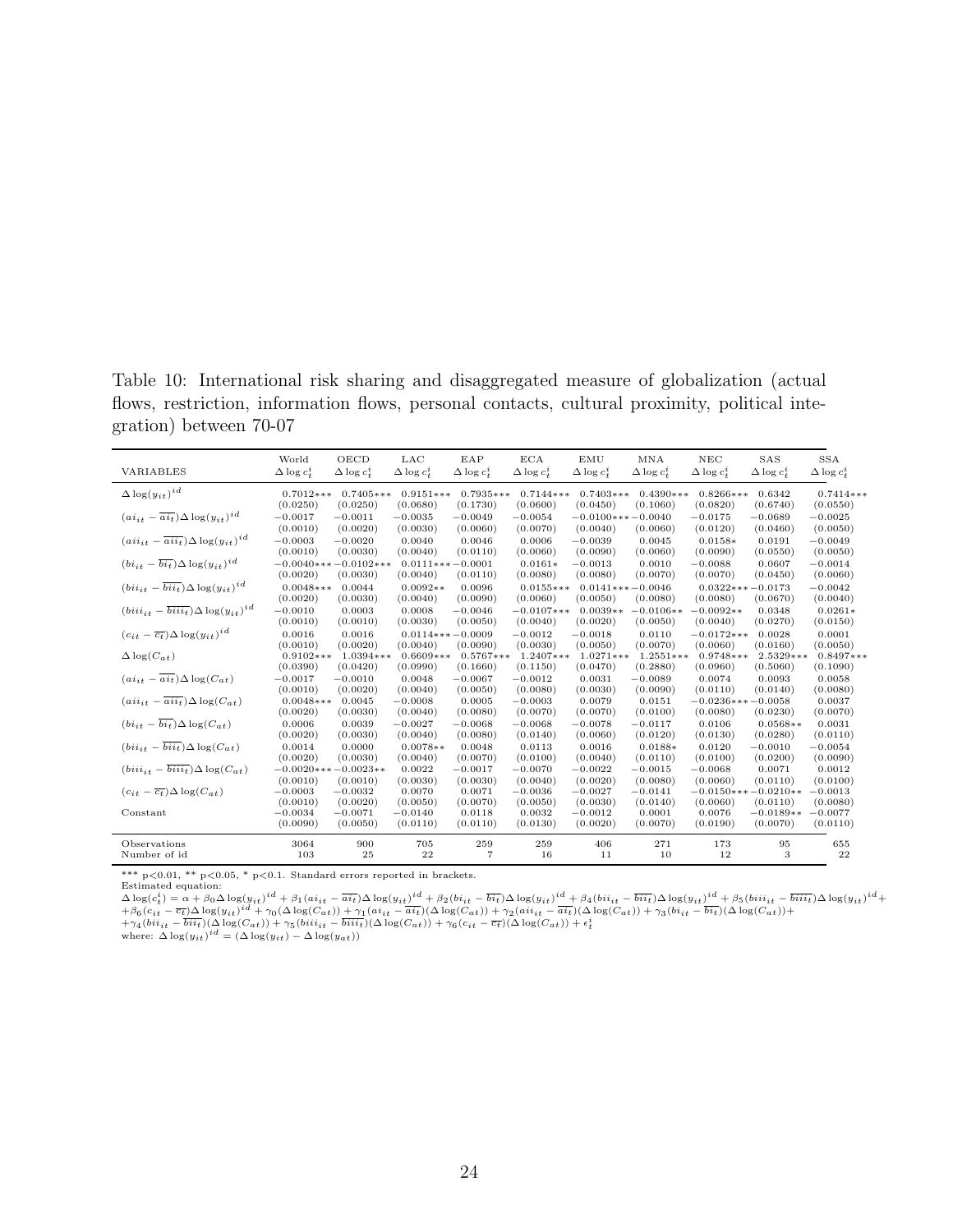Table 11: International risk sharing and disaggregated measure of globalization (actual flows, restriction, information flows, personal contacts, cultural proximity, political integration) between 70-89

|                                                            | World               | OECD                  | LAC                 | EAP                 | <b>ECA</b>            | EMU                 | MNA                 | NEC                   | SAS                    | <b>SSA</b>            |
|------------------------------------------------------------|---------------------|-----------------------|---------------------|---------------------|-----------------------|---------------------|---------------------|-----------------------|------------------------|-----------------------|
| VARIABLES                                                  | $\Delta \log c_t^i$ | $\Delta \log c_t^2$   | $\Delta \log c_t^i$ | $\Delta \log c_t^2$ | $\Delta \log c_t^i$   | $\Delta \log c_t^i$ | $\Delta \log c_t^i$ | $\Delta \log c_t^i$   | $\Delta \log c_t^2$    | $\Delta \log c_t^i$   |
| $\Delta \log(y_{it})^{id}$                                 | $0.7034***$         | $0.7261***$           | $0.8686***$         | $0.6210***$         | $0.7144***$           | $0.7319***$         | 0.2789              | $0.8266***15.2733$    |                        | $0.8040**$            |
|                                                            | (0.0430)            | (0.0360)              | (0.1220)            | (0.1770)            | (0.0600)              | (0.0640)            | (0.4200)            | (0.0820)              | (23.0110)              | (0.0740)              |
| $(ai_{it} - \overline{ai_t}) \Delta \log(y_{it})^{id}$     | $-0.0035**$         | $-0.0046*$            | 0.0000              | $-0.0081$           | $-0.0054$             | $-0.0127**$         | 0.0089              | $-0.0175$             | $-0.1410$              | $-0.0151*$            |
|                                                            | (0.0020)            | (0.0030)              | (0.0050)            | (0.0080)            | (0.0070)              | (0.0060)            | (0.0100)            | (0.0120)              | (0.2200)               | (0.0080)              |
| $(ai_{it} - \overline{ai_{it}}) \Delta \log(y_{it})^{id}$  | $-0.0004$           | $-0.0039$             | 0.0090              | 0.0085              | 0.0006                | $-0.0112$           | 0.0000              | $0.0158*$             | $-1.1383$              | $-0.0134**$           |
|                                                            | (0.0020)            | (0.0040)              | (0.0090)            | (0.0320)            | (0.0060)              | (0.0120)            | (0.0200)            | (0.0090)              | (0.7580)               | (0.0060)              |
| $(b_{ijt} - \overline{bi_t}) \Delta \log(y_{it})^{id}$     | $-0.0026$           | $-0.0003$             | $0.0135**$          | 0.0059              | $0.0161*$             | $-0.0011$           | $-0.0081$           | $-0.0088$             | $0.9920***$            | 0.0128                |
|                                                            | (0.0020)            | (0.0040)              | (0.0070)            | (0.0270)            | (0.0080)              | (0.0140)            | (0.0100)            | (0.0070)              | (0.3780)               | (0.0110)              |
| $(bii_{it} - \overline{bii_t})\Delta \log(u_{it})^{id}$    | 0.0027              | 0.0032                | 0.0092              | $-0.0088$           | $0.0155***$           | $0.0164**$          | $-0.0081$           | $0.0322***-0.6135$    |                        | $-0.0033$             |
|                                                            | (0.0020)            | (0.0040)              | (0.0070)            | (0.0160)            | (0.0060)              | (0.0080)            | (0.0130)            | (0.0080)              | (0.9130)               | (0.0050)              |
| $(biii_{it} - \overline{biii_t}) \Delta \log(y_{it})^{id}$ | 0.0008              | 0.0011                | 0.0037              | 0.0081              | $-0.0107***$          | $0.0046*$           | $-0.0202$           | $-0.0092**$           | 5.3610                 | $-0.0521$             |
|                                                            | (0.0010)            | (0.0010)              | (0.0050)            | (0.0090)            | (0.0040)              | (0.0030)            | (0.0220)            | (0.0040)              | (4.0840)               | (0.0470)              |
| $(c_{it}-\overline{c_{t}})\Delta \log(y_{it})^{id}$        | 0.0008              | 0.0004                | $0.0159**$          | $-0.0085$           | $-0.0012$             | $-0.0085$           | $-0.0138$           | $-0.0172***$          | 0.0833                 | $-0.0155**$           |
|                                                            | (0.0020)            | (0.0030)              | (0.0080)            | (0.0120)            | (0.0030)              | (0.0060)            | (0.0150)            | (0.0060)              | (0.0720)               | (0.0070)              |
| $\Delta \log(C_{at})$                                      | $0.8211***$         | 1.0345***             | $0.6092***$         | $0.4051**$          | $1.2407***$           | $1.0290***$         | $2.3208***$         | $0.9748***$           | $-9.7676$              | $0.8745***$           |
|                                                            | (0.0650)            | (0.0520)              | (0.1510)            | (0.1880)            | (0.1150)              | (0.0720)            | (0.5570)            | (0.0960)              | (9.4220)               | (0.2230)              |
| $(ai_{it} - \overline{ai_{t}}) \Delta \log(C_{at})$        | $-0.0028$           | $-0.0016$             | 0.0099              | $-0.0043$           | $-0.0012$             | 0.0000              | $-0.0110$           | 0.0074                | $-0.1200$              | $-0.0038$             |
|                                                            | (0.0020)            | (0.0030)              | (0.0060)            | (0.0090)            | (0.0080)              | (0.0050)            | (0.0140)            | (0.0110)              | (0.1510)               | (0.0180)              |
| $(ai_{ijt} - \overline{ai_{it}}) \Delta \log(C_{at})$      | $0.0091***$         | $0.0086*$             | $-0.0020$           | $0.0540**$          | $-0.0003$             | $0.0387***$         | $0.0405**$          | $-0.0236***$          | 0.2971                 | $-0.0074$             |
|                                                            | (0.0030)            | (0.0050)              | (0.0100)            | (0.0220)            | (0.0070)              | (0.0120)            | (0.0190)            | (0.0080)              | (0.2670)               | (0.0150)              |
| $(bi_{it} - \overline{bi_{t}}) \Delta \log(C_{at})$        | $-0.0001$           | 0.0013                | $-0.0045$           | $-0.0438*$          | $-0.0068$             | $-0.0078$           | $-0.0032$           | 0.0106                | $-0.1056$              | 0.0412                |
|                                                            | (0.0030)            | (0.0050)              | (0.0070)            | (0.0240)            | (0.0140)              | (0.0090)            | (0.0180)            | (0.0130)              | (0.2720)               | (0.0290)              |
| $(bii_{it} - \overline{bii_t})\Delta \log(C_{at})$         | 0.0002              | 0.0061                | 0.0073              | $-0.0097$           | 0.0113                | 0.0022              | 0.0215              | 0.0120                | $-0.1264$              | $-0.0019$             |
|                                                            | (0.0020)            | (0.0050)              | (0.0060)            | (0.0130)            | (0.0100)              | (0.0070)            | (0.0150)            | (0.0100)              | (0.3940)               | (0.0190)              |
| $(biii_{it} - \overline{biii_t})\Delta \log(C_{at})$       | $-0.0022**$         | $-0.0023$             | 0.0012<br>(0.0050)  | 0.0046<br>(0.0060)  | $-0.0070$             | $-0.0047**$         | 0.0213<br>(0.0280)  | $-0.0068$<br>(0.0060) | $-2.8543*$<br>(1.7170) | $-0.2155*$            |
| $(c_{it} - \overline{c_t}) \Delta \log(C_{at})$            | (0.0010)<br>0.0003  | (0.0010)<br>$-0.0045$ | 0.0092              | $-0.0055$           | (0.0040)<br>$-0.0036$ | (0.0020)<br>0.0006  | $-0.0228$           | $-0.0150***$          | 0.0249                 | (0.1300)<br>$-0.0327$ |
|                                                            | (0.0020)            | (0.0040)              | (0.0100)            | (0.0140)            | (0.0050)              | (0.0050)            | (0.0260)            | (0.0060)              | (0.0730)               | (0.0230)              |
| Constant                                                   | $-0.0083$           | $-0.0090$             | $-0.0218$           | $0.0337*$           | 0.0032                | 0.0041              | $-0.0025$           | 0.0076                | $0.0079**$             | 0.0247                |
|                                                            | (0.0460)            | (0.0070)              | (0.0290)            | (0.0180)            | (0.0130)              | (0.0040)            | (0.0220)            | (0.0190)              | (0.0040)               | (0.0300)              |
|                                                            |                     |                       |                     |                     |                       |                     |                     |                       |                        |                       |
| Observations                                               | 1343                | 475                   | 329                 | 133                 | 259                   | 209                 | 104                 | 173                   | 41                     | 299                   |
| Number of id                                               | 79                  | 25                    | 19                  | 7                   | 16                    | 11                  | 8                   | 12                    | 3                      | 19                    |

\*\*\* p<0.01, \*\* p<0.05, \* p<0.1. Standard errors reported in brackets.<br>Estimated equation:<br> $\Delta \log(c_t^i) = \alpha + \beta_0 \Delta \log(y_{it})^{id} + \beta_1 (ai_{it} - \overline{ai_t}) \Delta \log(y_{it})^{id} + \beta_2 (bi_{it} - \overline{bi_t}) \Delta \log(y_{it})^{id} + \beta_4 (bi_{it} - \overline{bi_t}) \Delta \log(y_{it})^{id} + \beta_5 (biii_{it} - \overline$  $+\beta_6(c_{it}-\overline{c_t})\Delta\log(y_{it})^{id}+\gamma_0(\Delta\log(C_{at}))+\gamma_1(a_{it} -\overline{ai_t})(\Delta\log(C_{at})) +\gamma_2(a_{it} +\overline{ai_t})(\Delta\log(C_{at})) +\gamma_3(b_{it} -\overline{bi_t})(\Delta\log(C_{at}))+\gamma_4(b_{it} +\overline{bi_t})(\Delta\log(C_{at}))+\gamma_5(b_{it} +\overline{bi_t})(\Delta\log(C_{at}))+\gamma_6(b_{it} +\overline{bi_t})(\Delta\log(C_{at}))+\gamma_6(c_{it} -\overline{c_t})(\Delta\log(C_{at})) +\epsilon_t^i$ <br>wher